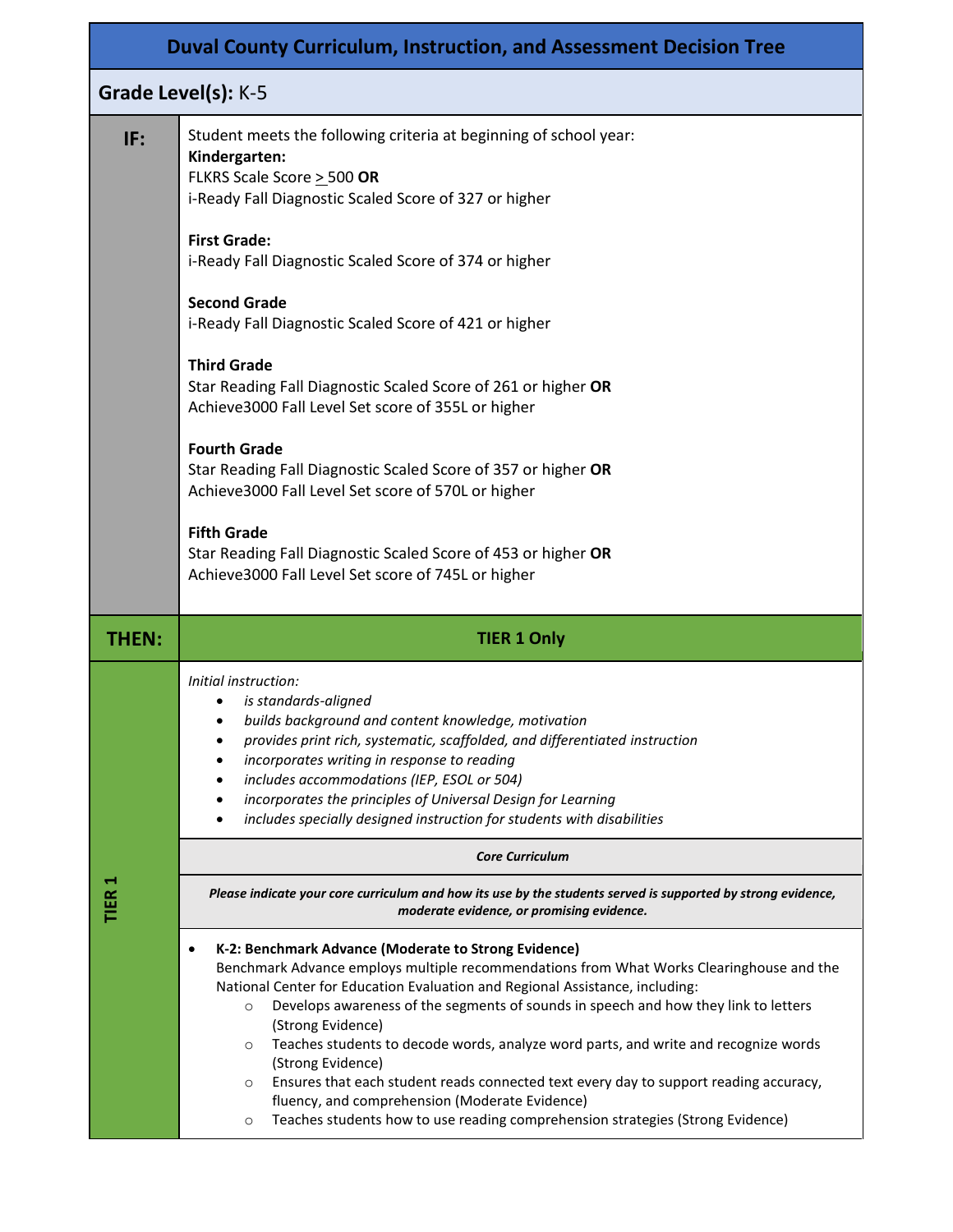- o Teaches students to identify and use the text's organizational structure to comprehend, learn, and remember content (Moderate Evidence)
- **3-5 Duval Reads (Engage NY) (Promising Evidence)**

EdReports found Engage NY materials used in grades 6-8 meet expectations for alignment and usability, use high quality texts as the central focus for lessons, are of appropriate text complexity, and are accompanied by quality tasks aligned to the standards and integrate reading, writing, speaking, listening, and language.

<https://www.edreports.org/reports/overview/engage-ny-2016>

• **3-5 Curriculum Associates Ready Reading LAFS (Promising Evidence)**  Schools that used Ready Reading experienced higher scores on NY state assessments than schools that did not, controlling for key demographic factors. The research provides evidence that meets the criteria for ESSA Level 3: Promising Evidence, with favorable effects. [https://www.curriculumassociates.com/-/media/mainsite/files/ready/ready-essa-brochure-](https://www.curriculumassociates.com/-/media/mainsite/files/ready/ready-essa-brochure-2018.pdf)[2018.pdf](https://www.curriculumassociates.com/-/media/mainsite/files/ready/ready-essa-brochure-2018.pdf)

| <b>Progress Monitoring</b>                                                                                                                                                                                                                                                                                                                                                                                                                                                                                                                                                                                                                                                                                                                                                                                                                                                                                                                                                                                                                                                                                                                                                |                                                                                                                                                                                                                                                                                                 |                                                                                                                                                                                                                                                                                          |  |  |  |  |
|---------------------------------------------------------------------------------------------------------------------------------------------------------------------------------------------------------------------------------------------------------------------------------------------------------------------------------------------------------------------------------------------------------------------------------------------------------------------------------------------------------------------------------------------------------------------------------------------------------------------------------------------------------------------------------------------------------------------------------------------------------------------------------------------------------------------------------------------------------------------------------------------------------------------------------------------------------------------------------------------------------------------------------------------------------------------------------------------------------------------------------------------------------------------------|-------------------------------------------------------------------------------------------------------------------------------------------------------------------------------------------------------------------------------------------------------------------------------------------------|------------------------------------------------------------------------------------------------------------------------------------------------------------------------------------------------------------------------------------------------------------------------------------------|--|--|--|--|
| <b>Assessment &amp; Frequency</b>                                                                                                                                                                                                                                                                                                                                                                                                                                                                                                                                                                                                                                                                                                                                                                                                                                                                                                                                                                                                                                                                                                                                         | Performance Criteria that indicates Tier<br>1 is sufficient                                                                                                                                                                                                                                     | Performance Criteria to that<br>would prompt addition of Tier 2<br><i>interventions</i>                                                                                                                                                                                                  |  |  |  |  |
| (K-2) i-Ready diagnostic-<br>3x/year<br>(3-5) Star Reading<br>3x/year<br>(3-5) Achieve3000 Level<br>Set-3x/year                                                                                                                                                                                                                                                                                                                                                                                                                                                                                                                                                                                                                                                                                                                                                                                                                                                                                                                                                                                                                                                           | Minimum scores for "on-grade<br>$\bullet$<br>ranges" at BOY, MOY, EOY (See<br>Appendix 1)<br>Minimum scores for 25 <sup>th</sup><br>٠<br>Percentile at BOY, MOY, EOY<br>(See Appendix 3)<br>Minimum scores for 25 <sup>th</sup><br>$\bullet$<br>Percentile at BOY, MOY, EOY<br>(See Appendix 2) | Falling below the "on-<br>$\bullet$<br>grade ranges" at BOY,<br>MOY, EOY (See Appendix 1)<br>Falling below the 25 <sup>th</sup><br>Percentile at BOY, MOY,<br>EOY (See Appendix 3)<br>Falling below the 25 <sup>th</sup><br>$\bullet$<br>Percentile at BOY, MOY,<br>EOY (See Appendix 2) |  |  |  |  |
| How is the effectiveness of Tier 1 instruction being monitored?<br>All administrators and teachers are regularly engaged in the<br>work of aligning resources and instruction to the state standards<br>through our Standards-Based Instruction initiative that resulted<br>from our study of TNTP's Opportunity Myth. Through this work,<br>teacher teams collaborate in Professional Learning Communities<br>(PLCs) to unpack one standard at a time to identify the discreet<br>parts of each standard that together represent mastery of the<br>full standard. Then, teams review available instructional<br>resources and assessments to determine how well they align to<br>the expectations of the standard. Any misalignments or gaps<br>are rectified before instruction for the standard is delivered.<br>During instruction, instructional leadership teams conduct<br>classroom walkthroughs, collecting information through a<br>district dashboard on the alignment of the observed instruction,<br>resources, and student tasks. This data helps schools identify<br>alignment concerns, which will be addressed through future PLC<br>work with teachers. | What procedures are in place to<br>identify and solve problems to<br>improve effectiveness of Tier 1<br>instruction?<br>The MLT monitors data and meets to<br>discuss areas of concern, identify<br>root causes, and devise plans for<br>improving the effectiveness of Tier 1<br>instruction.  |                                                                                                                                                                                                                                                                                          |  |  |  |  |
| How is the effectiveness of Tier 1 curriculum being monitored?<br>By monitoring formative and summative data and weekly<br>classroom walkthroughs data.                                                                                                                                                                                                                                                                                                                                                                                                                                                                                                                                                                                                                                                                                                                                                                                                                                                                                                                                                                                                                   | What procedures are in place to<br>identify and solve problems to<br>improve effectiveness of Tier 1<br>curriculum?<br>District leaders monitor walkthrough<br>and assessment data to identify                                                                                                  |                                                                                                                                                                                                                                                                                          |  |  |  |  |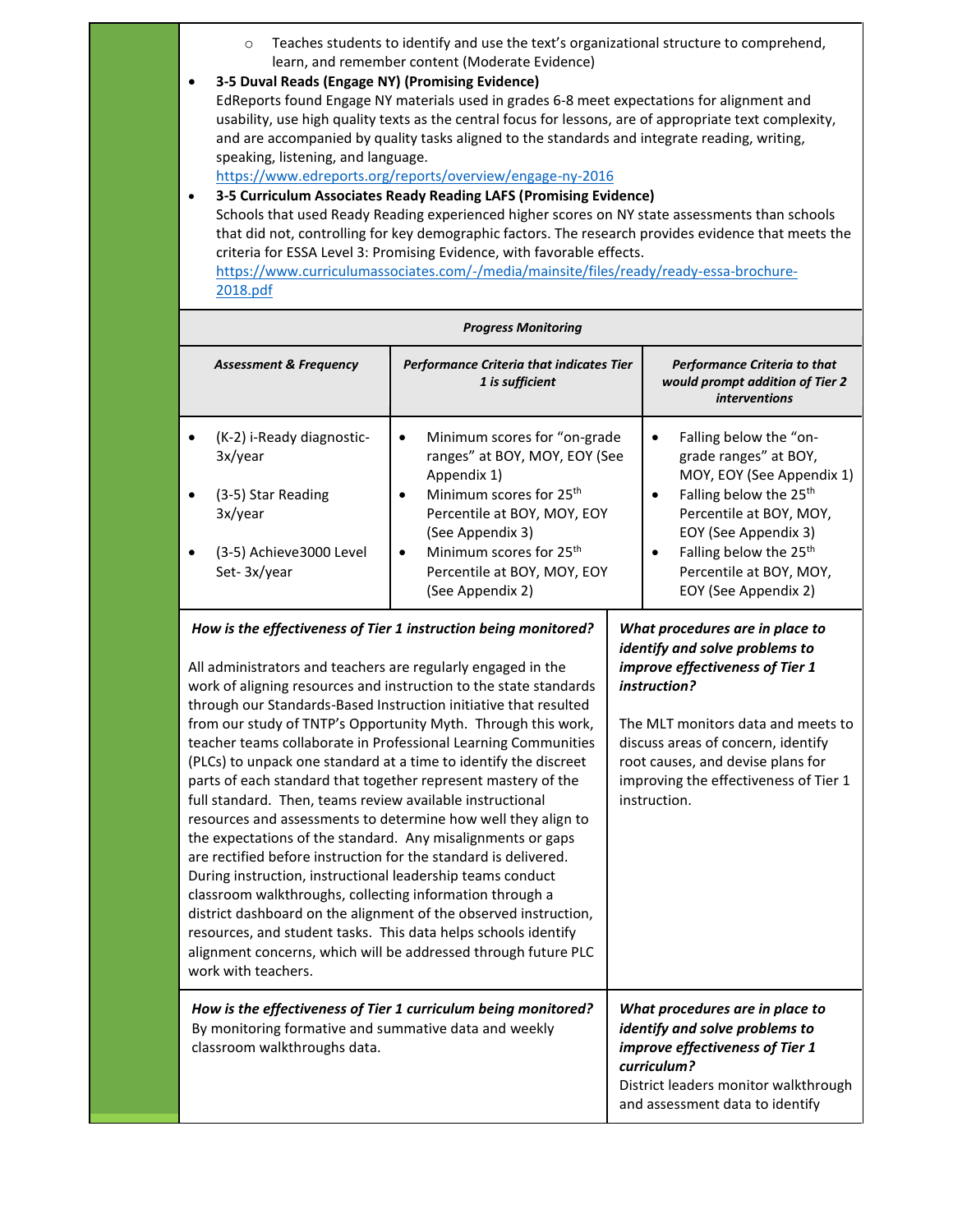trends and adjust district resources and support accordingly. The MLT engages in the same review at the school level to ensure the curriculum is meeting the needs of their students.

### *How is instruction modified for students who receive instruction through distance learning?* Due to the district distribution of laptops and hotspots, most students are able to participate online in live lessons with teachers and engage in learning through blended learning platforms. Instruction will be delivered with through synchronous and asynchronous learning opportunities. In special circumstances, packets are available for students who require such accommodations.

| IF:                                                          | Student meets the following criteria at beginning of school year:<br>(Kindergarten:<br>FLKRS Scale Score of 400-499 OR<br>i-Ready Fall Diagnostic Scale Score of 310-326<br><b>First Grade:</b><br>i-Ready Fall Diagnostic Scale Score of 348-373<br><b>Second Grade</b><br>i-Ready Fall Diagnostic Scale Score of 394-420<br><b>Third Grade</b><br>Star Reading Fall Diagnostic Scale Score of 176-260 OR<br>Achieve3000 Fall Level Set score of 180L-350L<br><b>Fourth Grade</b><br>Star Reading Fall Diagnostic Scale Score of 269-356 OR<br>Achieve3000 Fall Level Set score of 410L-565L<br><b>Fifth Grade</b><br>Star Reading Diagnostic Scale Score of 345-452 OR |  |  |  |  |
|--------------------------------------------------------------|--------------------------------------------------------------------------------------------------------------------------------------------------------------------------------------------------------------------------------------------------------------------------------------------------------------------------------------------------------------------------------------------------------------------------------------------------------------------------------------------------------------------------------------------------------------------------------------------------------------------------------------------------------------------------|--|--|--|--|
|                                                              | Achieve3000 Fall Level Set score of 595L-740L                                                                                                                                                                                                                                                                                                                                                                                                                                                                                                                                                                                                                            |  |  |  |  |
| <b>THEN:</b>                                                 | <b>TIER 1 instruction and TIER 2 interventions</b>                                                                                                                                                                                                                                                                                                                                                                                                                                                                                                                                                                                                                       |  |  |  |  |
| <b>TIER 1 instruction and</b><br><b>TIER 2 interventions</b> | Interventions:<br>are standards-aligned<br>$\bullet$<br>address gaps and reduce barriers to students' ability to meet Tier 1 expectations<br>$\bullet$<br>provide systematic, explicit, and interactive small group instruction targeting foundational/barrier<br>$\bullet$<br>skills<br>are matched to the needs of the students<br>$\bullet$<br>provide multiple opportunities to practice the targeted skill(s) and receive feedback<br>$\bullet$<br>occurs during time allotted in addition to core instruction<br>$\bullet$<br>includes accommodations (IEP, ESOL or 504)<br>$\bullet$                                                                              |  |  |  |  |
|                                                              | <b>TIER 2 Progress Monitoring</b>                                                                                                                                                                                                                                                                                                                                                                                                                                                                                                                                                                                                                                        |  |  |  |  |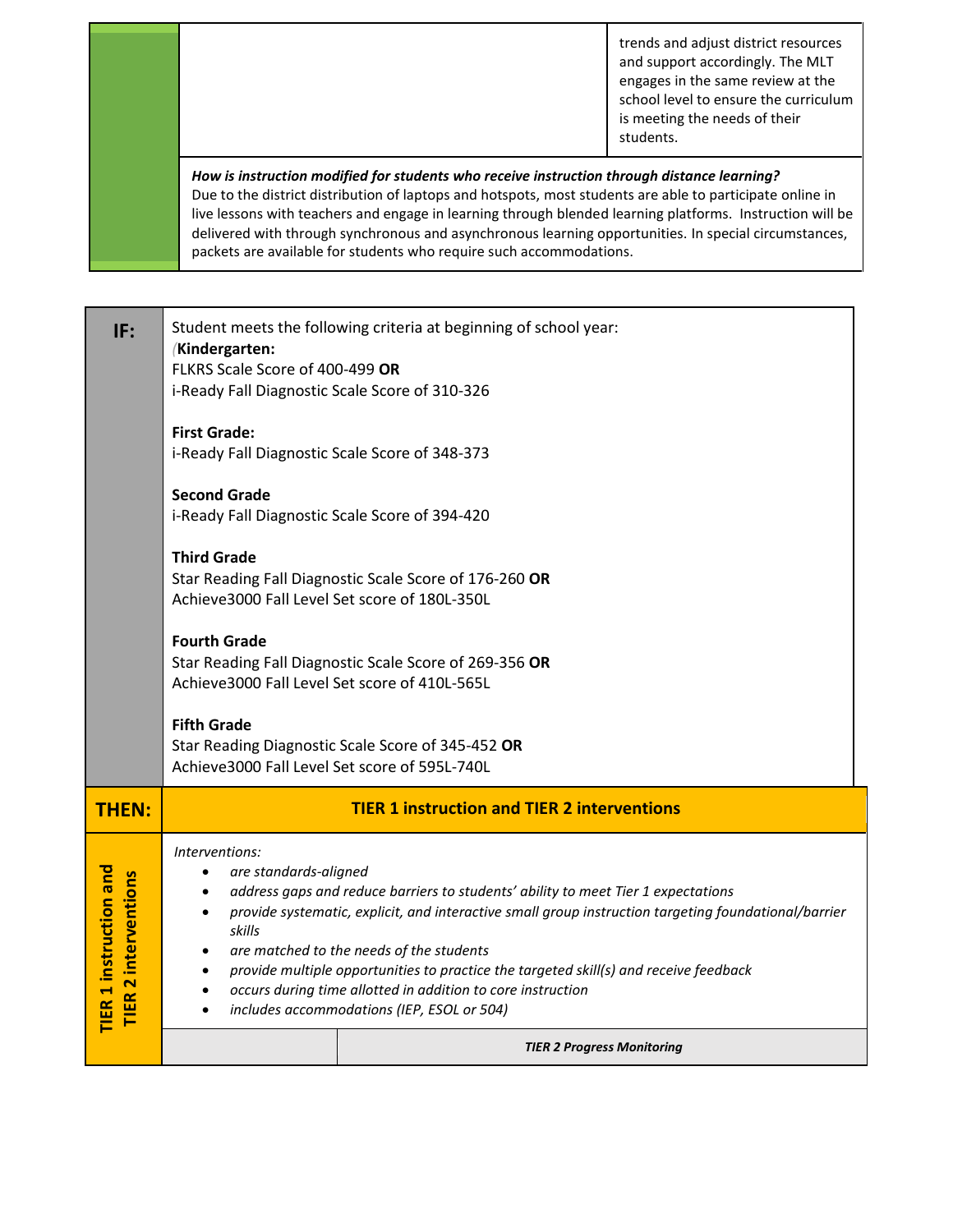| <b>TIER 2</b><br><b>Programs/Materials/Strat</b><br>egies & Duration                                                                                                                                                                                                                                                                                                                                                                                                                                                                                                                                                                  | Assessment &<br><b>Frequency</b>                                                                                                                  | Performance<br>Criteria to<br>discontinue Tier 2<br>intervention                                                                                                                 | Performance<br>Criteria indicating<br>continuation of Tier<br>2 interventions in<br>addition to Tier 1<br>instruction                                                                                                                  |                                                                                                                                                    | Performance<br><b>Criteria that</b><br>would prompt<br>addition of Tier<br>3 interventions |  |
|---------------------------------------------------------------------------------------------------------------------------------------------------------------------------------------------------------------------------------------------------------------------------------------------------------------------------------------------------------------------------------------------------------------------------------------------------------------------------------------------------------------------------------------------------------------------------------------------------------------------------------------|---------------------------------------------------------------------------------------------------------------------------------------------------|----------------------------------------------------------------------------------------------------------------------------------------------------------------------------------|----------------------------------------------------------------------------------------------------------------------------------------------------------------------------------------------------------------------------------------|----------------------------------------------------------------------------------------------------------------------------------------------------|--------------------------------------------------------------------------------------------|--|
| Reading Mastery (K-2)                                                                                                                                                                                                                                                                                                                                                                                                                                                                                                                                                                                                                 | <b>Mastery Checks</b><br>every 10 lessons:<br>i-Ready Growth<br>Monitoring<br>Assessments<br>(monthly)                                            | Student completes<br>grade level RM<br>curriculum; i-<br>Ready Scale Score<br>reaches 25 <sup>th</sup><br>Percentile (See<br>Appendix 1);                                        | Student is passing<br>Mastery Checks; i-<br>Ready Scale Score<br>is showing growth<br>but has not yet<br>reached the "Early<br>On-Grade Range"                                                                                         | Student is not<br>passing<br>Mastery<br>Checks; i-<br>Ready Scale<br>Score is not<br>increasing.                                                   |                                                                                            |  |
| Corrective Reading (3-<br>5)                                                                                                                                                                                                                                                                                                                                                                                                                                                                                                                                                                                                          | <b>Mastery Checks</b><br>every 10 lessons:<br>i-Ready Growth<br>Monitoring<br>Assessments<br>(monthly)                                            | Student completes<br>grade level RM<br>curriculum; Star<br><b>Reading Scaled</b><br>Score reaches 25 <sup>th</sup><br>percentile (see<br>Appendix 3)                             | Student is passing<br>Mastery Checks;<br><b>Star Reading Scale</b><br>Score is showing<br>growth but has<br>not yet reached<br>the 25 <sup>th</sup><br>percentile.                                                                     | passing<br>Mastery<br>Checks;<br><b>Star Reading</b><br>Scale Score is                                                                             | Student is not<br>not increasing.                                                          |  |
| i-Ready + small<br>group instruction (K-<br>2)                                                                                                                                                                                                                                                                                                                                                                                                                                                                                                                                                                                        | i-Ready Growth<br>Monitoring<br>Assessment<br>(monthly);<br>easyCBM<br>assessments<br>matched to<br>student's<br>identified deficit<br>(2x/month) | i-Ready Scale<br>Score reaches 25 <sup>th</sup><br>percentile (See<br>Appendix 1);<br>Student is meeting<br>grade level<br>benchmarks on<br>identified<br>easyCBM<br>assessments | Growth<br>Monitoring<br>Assessment shows<br>growth but has<br>not yet reached<br>the 25 <sup>th</sup><br>percentile;<br>Student is<br>showing growth<br>on easyCBM<br>assessments but<br>has not reached<br>grade-level<br>benchmarks. | Growth<br>Monitoring<br>Assessment<br>growth; i-<br>Ready Scale<br>Score is not<br>increasing;<br>increasing<br>score on<br>easyCBM<br>assessment. | does not show<br>student is not                                                            |  |
|                                                                                                                                                                                                                                                                                                                                                                                                                                                                                                                                                                                                                                       |                                                                                                                                                   |                                                                                                                                                                                  |                                                                                                                                                                                                                                        |                                                                                                                                                    |                                                                                            |  |
| Number of times a week intervention<br>provided                                                                                                                                                                                                                                                                                                                                                                                                                                                                                                                                                                                       |                                                                                                                                                   | 5                                                                                                                                                                                | Number of minutes per intervention session                                                                                                                                                                                             |                                                                                                                                                    | 45<br>45<br>20                                                                             |  |
| What procedures are in place to identify and solve problems to improve effectiveness of Tier 2<br>intervention, including alignment with core curriculum and instruction?<br>Students' progress in Tier 2 interventions is monitored so that lack of progress is identified and the<br>Collaborative Problem Solving Team (CPST) can collaborate to identify possible barriers to the student's<br>learning. The CPST meets to develop a support plan. If the support plan is for the student, the CPST will<br>decide who is able to conduct classroom visits (a minimum of two times) to monitor the fidelity of<br>implementation. |                                                                                                                                                   |                                                                                                                                                                                  |                                                                                                                                                                                                                                        |                                                                                                                                                    |                                                                                            |  |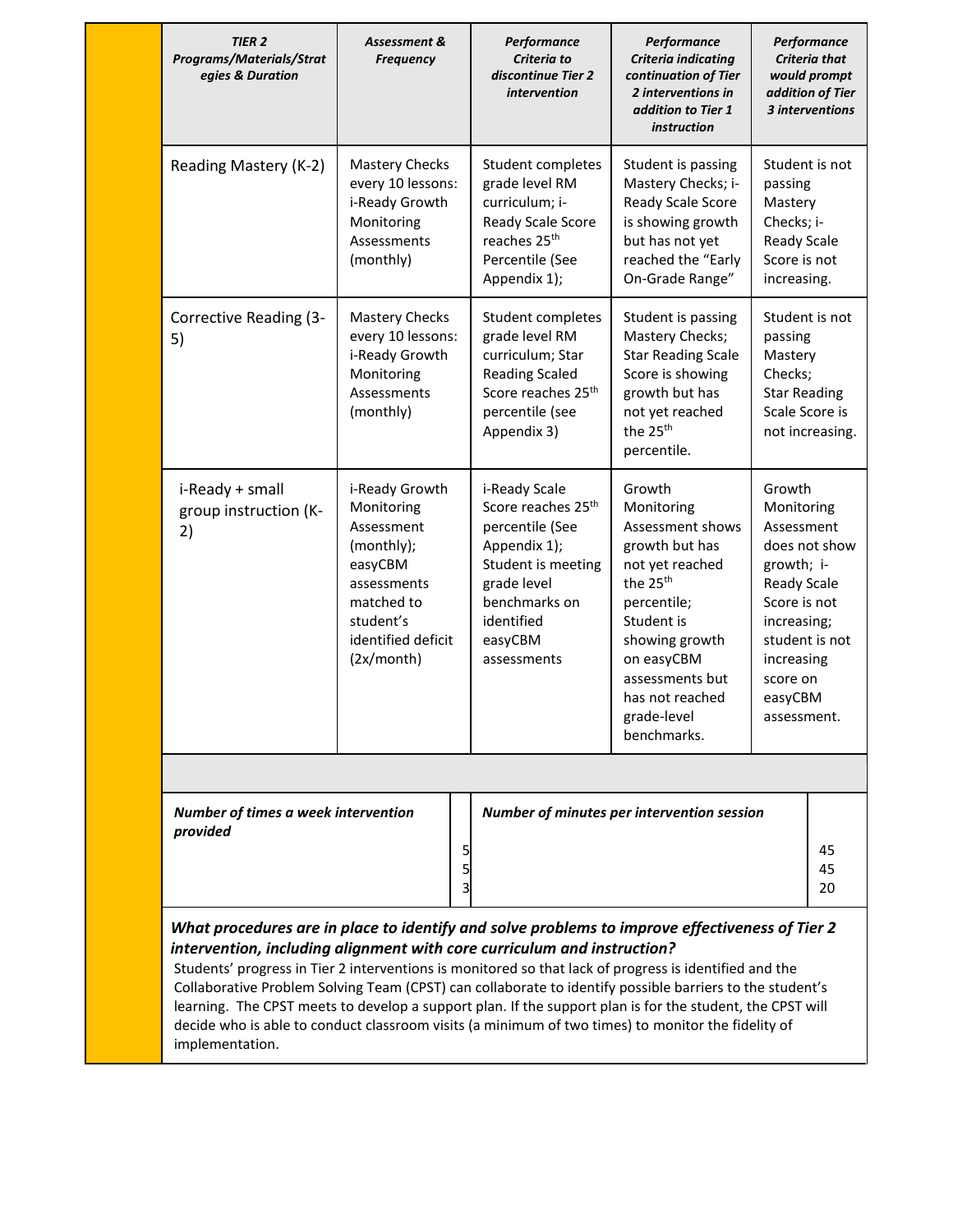*Explain how the use of the programs/materials/strategies is supported by strong evidence, moderate evidence, or promising evidence.*

#### **Reading Mastery (Promising):**

Reading Mastery was found to have potentially positive effects on the reading achievement of English language learners.

[https://ies.ed.gov/ncee/wwc/Docs/InterventionReports/WWC\\_Reading\\_Mastery\\_092806.pdf](https://ies.ed.gov/ncee/wwc/Docs/InterventionReports/WWC_Reading_Mastery_092806.pdf)

When compared to five other reading programs, students receiving instruction in Reading Mastery in grades 1-3 outperformed students in other programs in Oral Reading Fluency.

[https://s3.amazonaws.com/ecommerce-prod.mheducation.com/unitas/school/program/reading-mastery](https://s3.amazonaws.com/ecommerce-prod.mheducation.com/unitas/school/program/reading-mastery-signature-edition-2008/research/curriculum-evaluation-2009.pdf)[signature-edition-2008/research/curriculum-evaluation-2009.pdf](https://s3.amazonaws.com/ecommerce-prod.mheducation.com/unitas/school/program/reading-mastery-signature-edition-2008/research/curriculum-evaluation-2009.pdf)

The American Institutes of Research (AIR) evaluated 24 popular whole-school reform models. Direct Instruction was one of only two models targeted for students in Grades K–6 that received a "strong" rating. This research further validates the effectiveness of programs such as Reading Mastery in raising student achievement.

[https://s3.amazonaws.com/ecommerce-prod.mheducation.com/unitas/school/program/reading-mastery](https://s3.amazonaws.com/ecommerce-prod.mheducation.com/unitas/school/program/reading-mastery-signature-edition-2008/research/rm-research-base.pdf)[signature-edition-2008/research/rm-research-base.pdf](https://s3.amazonaws.com/ecommerce-prod.mheducation.com/unitas/school/program/reading-mastery-signature-edition-2008/research/rm-research-base.pdf)

Additional information:

[https://www.mheducation.com/prek-12/program/reading-mastery-signature-edition-2008/MKTSP-](https://www.mheducation.com/prek-12/program/reading-mastery-signature-edition-2008/MKTSP-UQM08M02.research-success.html)[UQM08M02.research-success.html](https://www.mheducation.com/prek-12/program/reading-mastery-signature-edition-2008/MKTSP-UQM08M02.research-success.html)

#### **Corrective Reading (Promising):**

A study is described that examines the effects of a synthetic phonics-emphasis Direct Instruction remedial reading program on the phonological processes of students, with teacher-identified serious reading problems. The students made statistically significant and educationally large gains in the phonologicallyrelated processes of word attack, phonemic awareness, and spelling, and statistically significant and moderately large gains in phonological recoding in lexical access, and phonological recoding in working memory.

Hempenstall, Kerry. (2008). Corrective Reading: An Evidence-Based Remedial Reading Intervention. Australasian Journal of Special Education. 32. 2008. 10.1080/10300110701839949. [https://www.researchgate.net/publication/233936481\\_Corrective\\_Reading\\_An\\_Evidence-](https://www.researchgate.net/publication/233936481_Corrective_Reading_An_Evidence-Based_Remedial_Reading_Intervention#:~:text=Corrective%20Reading%3A%20An%20Evidence-Based%20Remedial%20Reading%20Intervention.%20A,abstract%2C%20and%20list%20of%20authors%29%2C%20clicks%20on%20)[Based\\_Remedial\\_Reading\\_Intervention#:~:text=Corrective%20Reading%3A%20An%20Evidence-](https://www.researchgate.net/publication/233936481_Corrective_Reading_An_Evidence-Based_Remedial_Reading_Intervention#:~:text=Corrective%20Reading%3A%20An%20Evidence-Based%20Remedial%20Reading%20Intervention.%20A,abstract%2C%20and%20list%20of%20authors%29%2C%20clicks%20on%20)[Based%20Remedial%20Reading%20Intervention.%20A,abstract%2C%20and%20list%20of%20autho](https://www.researchgate.net/publication/233936481_Corrective_Reading_An_Evidence-Based_Remedial_Reading_Intervention#:~:text=Corrective%20Reading%3A%20An%20Evidence-Based%20Remedial%20Reading%20Intervention.%20A,abstract%2C%20and%20list%20of%20authors%29%2C%20clicks%20on%20) [rs%29%2C%20clicks%20on%20](https://www.researchgate.net/publication/233936481_Corrective_Reading_An_Evidence-Based_Remedial_Reading_Intervention#:~:text=Corrective%20Reading%3A%20An%20Evidence-Based%20Remedial%20Reading%20Intervention.%20A,abstract%2C%20and%20list%20of%20authors%29%2C%20clicks%20on%20)

Twenty-six of the 28 studies found positive results for students who were taught using Corrective Reading and one study found positive results for peer instructors who delivered Corrective Reading programs. [https://www.mheducation.com/prek-12/program/corrective-reading-2008/MKTSP-URA04M0.research](https://www.mheducation.com/prek-12/program/corrective-reading-2008/MKTSP-URA04M0.research-success.html)[success.html](https://www.mheducation.com/prek-12/program/corrective-reading-2008/MKTSP-URA04M0.research-success.html)

#### **i-Ready (Moderate):**

Many rigorous research studies meeting ESSA Level 2 (Moderate) evidence standards demonstrated positive and statistically significant gains for students receiving *i-Ready Instruction* above that of their control group counterparts in both reading and mathematics on internal and external outcome measures. <https://www.curriculumassociates.com/research-and-efficacy/i-ready-evidence-impact>

*How are Tier 2 interventions modified for students who receive interventions through distance learning?* Tier 2 intervention lessons will be delivered through live lessons and assignments in the district's LMS and through the i-Ready blended learning platform.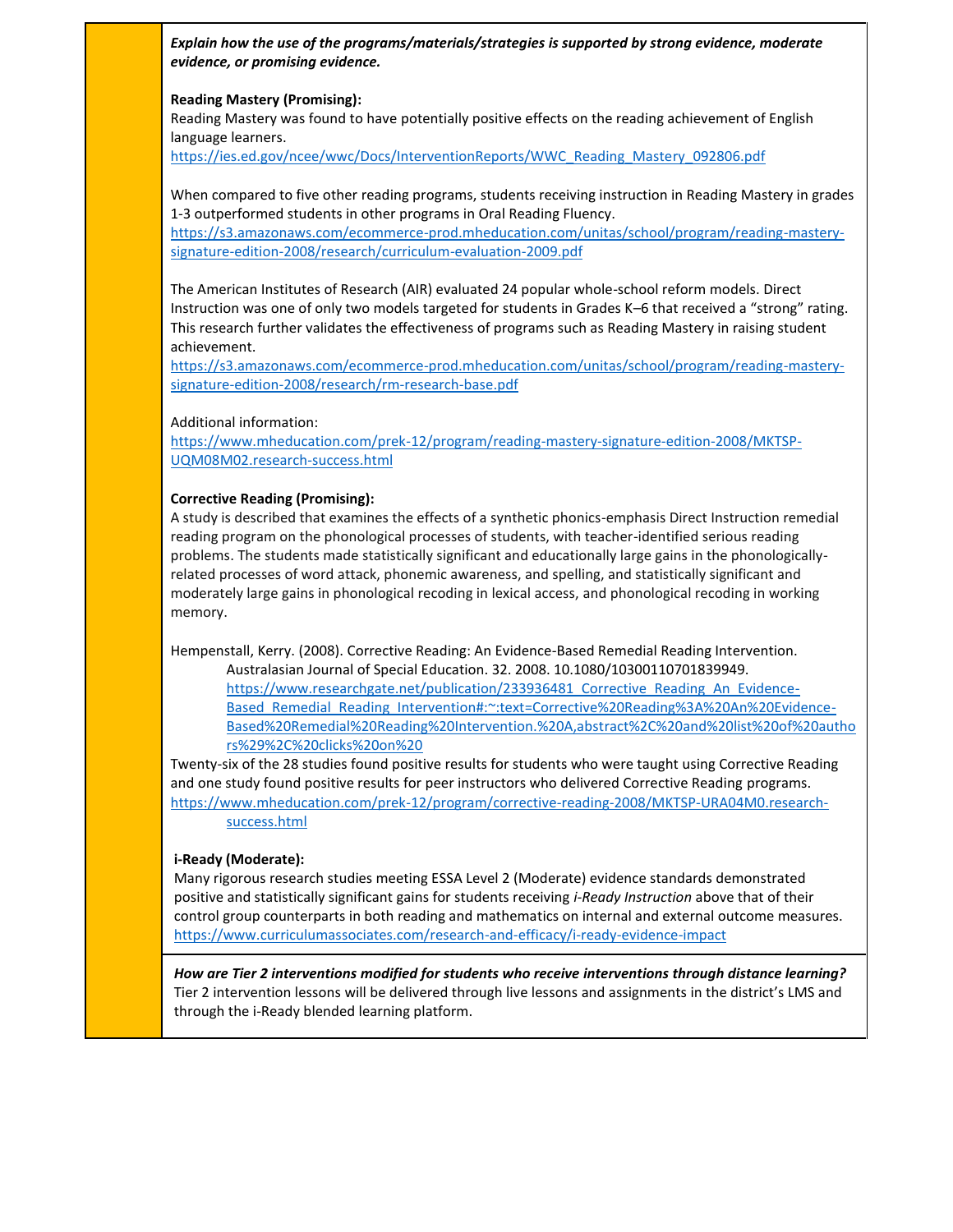| IF:                                                        | Student meets the following criteria at beginning of school year:<br>(Kindergarten:<br>FLKRS Scale Score 399 or below OR<br>i-Ready Fall Diagnostic Scale Score of 309 or below<br><b>First Grade:</b><br>i-Ready Fall Diagnostic Scale Score of 347 or below<br><b>Second Grade</b><br>i-Ready Fall Diagnostic Scale Score of 393 or below<br><b>Third Grade</b><br>Star Reading Fall Diagnostic Scale Score of 175 or below OR<br>Achieve3000 Fall Level Set score of 175L or below<br><b>Fourth Grade</b><br>Star Reading Fall Diagnostic Scale Score of 268 or below OR<br>Achieve3000 Fall Level Set score of 405L or below<br><b>Fifth Grade</b> |                                                                                                                          |                                                                                                                          |                                                                                                                                                                              |  |  |  |
|------------------------------------------------------------|--------------------------------------------------------------------------------------------------------------------------------------------------------------------------------------------------------------------------------------------------------------------------------------------------------------------------------------------------------------------------------------------------------------------------------------------------------------------------------------------------------------------------------------------------------------------------------------------------------------------------------------------------------|--------------------------------------------------------------------------------------------------------------------------|--------------------------------------------------------------------------------------------------------------------------|------------------------------------------------------------------------------------------------------------------------------------------------------------------------------|--|--|--|
|                                                            | Star Reading Fall Diagnostic Scale Score of 344 or below OR<br>Achieve3000 Fall Level Set score of 590L or below                                                                                                                                                                                                                                                                                                                                                                                                                                                                                                                                       |                                                                                                                          |                                                                                                                          |                                                                                                                                                                              |  |  |  |
| <b>THEN:</b>                                               |                                                                                                                                                                                                                                                                                                                                                                                                                                                                                                                                                                                                                                                        | TIER 1 instruction, TIER 2 interventions, and TIER 3 intensive interventions                                             |                                                                                                                          |                                                                                                                                                                              |  |  |  |
| 3 Intensive                                                | Immediate, intensive intervention:<br>extended time<br>$\bullet$<br>targeted instruction based on student need<br>$\bullet$<br>small group or one-on-one instruction<br>$\bullet$<br>accommodations (IEP, ESOL, or 504)<br>$\bullet$<br>more frequent progress monitoring than TIER 1 instruction and TIER 2 interventions<br>٠                                                                                                                                                                                                                                                                                                                        | additional time allotted is in addition to core instruction and tier 2 interventions                                     |                                                                                                                          |                                                                                                                                                                              |  |  |  |
| and TIER                                                   | <b>TIER 3</b><br>Programs/Materials/Strategies &                                                                                                                                                                                                                                                                                                                                                                                                                                                                                                                                                                                                       | <b>TIER 3 Progress Monitoring</b>                                                                                        |                                                                                                                          |                                                                                                                                                                              |  |  |  |
| TIER 1 instruction, TIER 2 interventions,<br>Interventions | <b>Duration</b>                                                                                                                                                                                                                                                                                                                                                                                                                                                                                                                                                                                                                                        | <b>Assessment &amp; Frequency</b>                                                                                        | Performance Criteria<br>to remove Tier 3 and<br>continue Tier 2<br>interventions in<br>addition to Tier 1<br>instruction | Performance Criteria that<br>would prompt changes to<br><b>Tier 3 interventions</b>                                                                                          |  |  |  |
|                                                            | Leveled Literacy Instruction<br>(LLI)                                                                                                                                                                                                                                                                                                                                                                                                                                                                                                                                                                                                                  | Benchmark<br>Assessment System<br>(BAS)- (3x year);<br>Reading Records-<br>(2x/month); formative<br>assessments- (daily) | Completion of<br>grade-level<br>curriculum and BAS<br>assessment<br>indicating student is<br>reading on grade<br>level.  | Reading Records indicate<br>a lack of progress over a<br>six-to eight-week<br>timeframe. Student<br>consistently does not<br>perform well on daily<br>formative assessments. |  |  |  |
|                                                            | Language For Learning                                                                                                                                                                                                                                                                                                                                                                                                                                                                                                                                                                                                                                  | Mastery tests (every<br>10 lessons).                                                                                     | Student completes<br>the Language for<br>Learning curriculum.                                                            | Student is consistently<br>not performing well on<br>bi-weekly mastery tests.                                                                                                |  |  |  |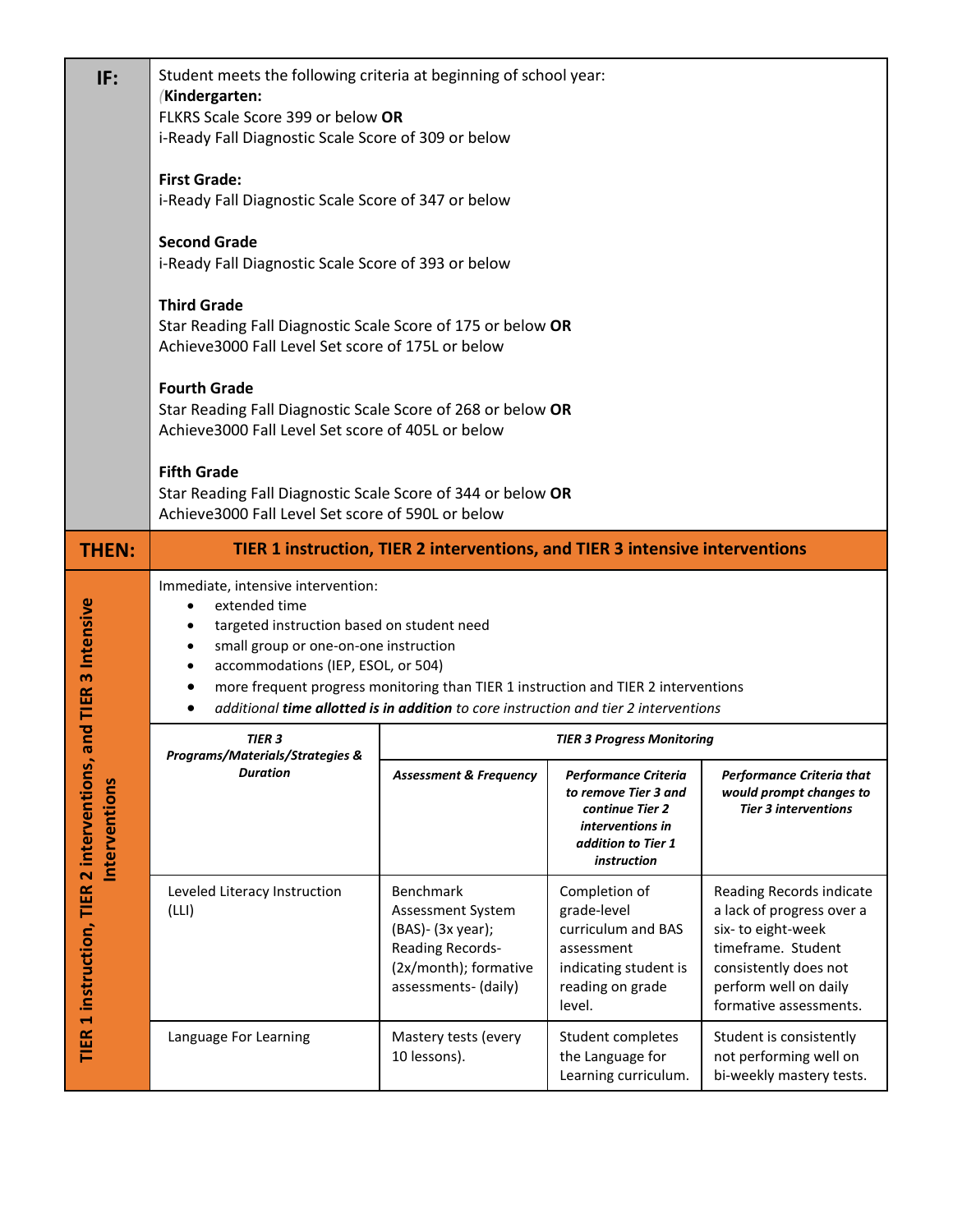| Barton Reading and Spelling<br>System            | <b>Barton Progress</b><br><b>Tracking Assessments</b><br>(weekly); easyCBM<br>assessments<br>(2x/month)     | Completion of<br>grade-level<br>curriculum or<br>meeting grade-level<br>benchmarks on<br>easyCBM<br>assessments.     | Student is not passing<br><b>Barton Progress Tracking</b><br>Assessments or showing<br>progress on easyCBM<br>assessments.                                     |
|--------------------------------------------------|-------------------------------------------------------------------------------------------------------------|----------------------------------------------------------------------------------------------------------------------|----------------------------------------------------------------------------------------------------------------------------------------------------------------|
| <b>Heggerty Phonemic Awareness</b><br>Curriculum | <b>Baseline Assessment-</b><br>3x year; easyCBM<br><b>Phoneme Segmenting</b><br>assessment-<br>$2x/m$ onth; | Completion of<br>grade-level<br>curriculum and<br>easyCBM<br>assessment showing<br>mastery of phoneme<br>segmenting. | easyCBM assessment<br>indicates a lack of<br>progress over six-to<br>eight-week timeframe.<br>Student consistently not<br>performing well in daily<br>lessons. |

*All Tier 3 Interventions must be provided by a teacher who is certified in reading or has the reading endorsement.*

| Number of times a week intervention provided | <b>Number of minutes per intervention</b> | $30 - 45$ |
|----------------------------------------------|-------------------------------------------|-----------|
|                                              | session                                   |           |

## *What procedures are in place to identify and solve problems to improve effectiveness of Tier 3 intervention, including alignment with core curriculum and instruction?*

Students' progress in Tier 3 interventions is monitored so that lack of progress is identified, and the Collaborative Problem-Solving Team (CPST) can collaborate to identify possible barriers to the student's learning. The CPST meets to develop a support plan. If the support plan is for the student, the CPST will decide who is able to conduct classroom visits (a minimum of two times) to monitor the fidelity of implementation. If the CPST cannot offer additional layers of support, the CPST will ask for the student to be placed on the Multi-Disciplined Referral Team (MRT) agenda.

## *Explain how the use of the programs/materials/strategies is supported by strong evidence, moderate evidence, or promising evidence.*

• **LLI (Strong Evidence)** In the two studies that reported findings, the estimated impact of LLI on outcomes in the general reading achievement domain was positive and statistically significant for two studies, both of which meet WWC group design standards without reservations. [https://ies.ed.gov/ncee/wwc/Docs/InterventionReports/wwc\\_leveledliteracy\\_091917.pdf](https://ies.ed.gov/ncee/wwc/Docs/InterventionReports/wwc_leveledliteracy_091917.pdf)

## • **Language for Learning**

Language for Learning had statistically and educationally significant effects on receptive language skills. A 2 x 2 ANCOVA with effect sizes was provided. Effect sizes ranged from 0.13 to 0.35 across the TACL-3 scales. [https://s3.amazonaws.com/ecommerce-prod.mheducation.com/unitas/school/multi-program-research/di](https://s3.amazonaws.com/ecommerce-prod.mheducation.com/unitas/school/multi-program-research/di-language-research-base-validation.pdf)[language-research-base-validation.pdf](https://s3.amazonaws.com/ecommerce-prod.mheducation.com/unitas/school/multi-program-research/di-language-research-base-validation.pdf)

Additionally, teachers may provide intensive, systematic instruction on up to three foundation reading skills in small groups to students who score below the benchmark score on universal screening (WWC Assisting [Students Struggling with Reading: Response to Intervention \(RtI\) and Multi-Tier Intervention in the Primary](https://ies.ed.gov/ncee/wwc/practiceguide/3)  [Grades,](https://ies.ed.gov/ncee/wwc/practiceguide/3) Recommendation 3 [Strong Evidence]) using the following resources:

- WWC [Foundation Skills to Support Reading for Understanding in Kindergarten through Third Grade,](https://ies.ed.gov/ncee/wwc/PracticeGuide/21) Recommendations 2 & 3 [Strong Evidence]
	- o Heggerty Phonemic Awareness Curriculum
	- o Barton Spelling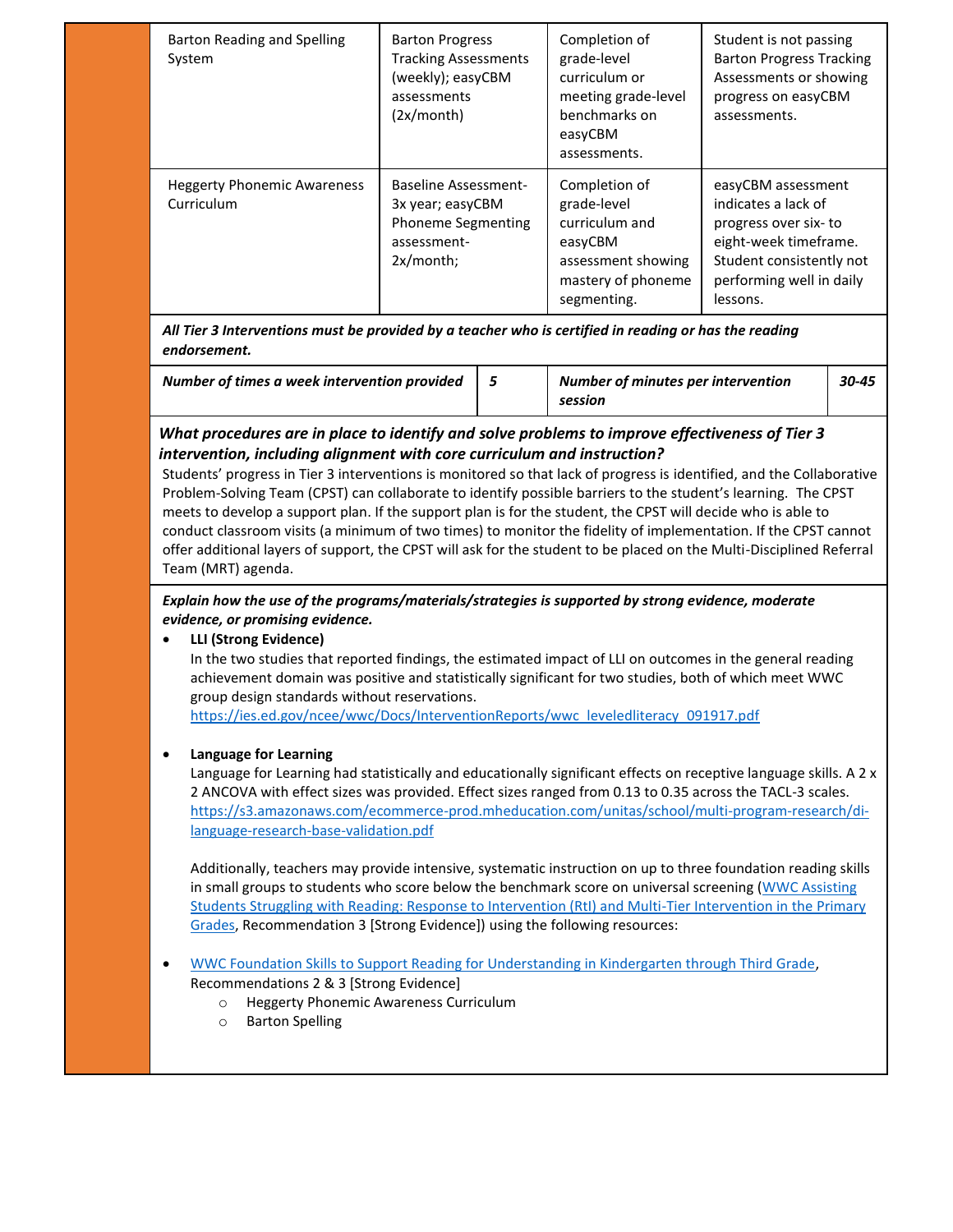|              | <b>Duval County Curriculum, Instruction, and Assessment Decision Tree</b>                                                                                                                                                                                                                                                                                                                                                                                                                                                                                                                                                                                                                                                                                                                                                                                                                                                                                                                                                |
|--------------|--------------------------------------------------------------------------------------------------------------------------------------------------------------------------------------------------------------------------------------------------------------------------------------------------------------------------------------------------------------------------------------------------------------------------------------------------------------------------------------------------------------------------------------------------------------------------------------------------------------------------------------------------------------------------------------------------------------------------------------------------------------------------------------------------------------------------------------------------------------------------------------------------------------------------------------------------------------------------------------------------------------------------|
|              | Grade Level(s): 6-8                                                                                                                                                                                                                                                                                                                                                                                                                                                                                                                                                                                                                                                                                                                                                                                                                                                                                                                                                                                                      |
| IF:          | Student meets the following criteria at beginning of school year:                                                                                                                                                                                                                                                                                                                                                                                                                                                                                                                                                                                                                                                                                                                                                                                                                                                                                                                                                        |
|              | <b>Sixth Grade</b><br>Achieve3000 Fall Level Set score of 835L or higher                                                                                                                                                                                                                                                                                                                                                                                                                                                                                                                                                                                                                                                                                                                                                                                                                                                                                                                                                 |
|              | <b>Seventh Grade</b><br>Achieve3000 Fall Level Set score of 910L or higher                                                                                                                                                                                                                                                                                                                                                                                                                                                                                                                                                                                                                                                                                                                                                                                                                                                                                                                                               |
|              | <b>Eighth Grade</b><br>Achieve3000 Fall Level Set score of 970L or higher                                                                                                                                                                                                                                                                                                                                                                                                                                                                                                                                                                                                                                                                                                                                                                                                                                                                                                                                                |
| <b>THEN:</b> | <b>TIER 1 Only</b>                                                                                                                                                                                                                                                                                                                                                                                                                                                                                                                                                                                                                                                                                                                                                                                                                                                                                                                                                                                                       |
|              | Initial instruction:<br>is standards-aligned<br>builds background and content knowledge, motivation<br>provides print rich, systematic, scaffolded, and differentiated instruction<br>incorporates writing in response to reading<br>includes accommodations (IEP, ESOL or 504)<br>incorporates the principles of Universal Design for Learning<br>includes specially designed instruction for students with disabilities<br><b>Core Curriculum</b><br>Please indicate your core curriculum and how its use by the students served is supported by strong evidence,                                                                                                                                                                                                                                                                                                                                                                                                                                                      |
|              | moderate evidence, or promising evidence.                                                                                                                                                                                                                                                                                                                                                                                                                                                                                                                                                                                                                                                                                                                                                                                                                                                                                                                                                                                |
| ⊢            | <b>HMH Collections (Promising):</b><br>Research base for HMH Collections:<br>https://www.hmhco.com/research/collections-research-foundations<br>HMH Collections was found effective at improving students' ability to analyze complex texts, determine<br>evidence, reason critically, and communicate thoughtfully. These results held true for lower and higher<br>performing students.<br>https://www.hmhco.com/research/collections-efficacy-study-grades-6-7-8<br>Study results indicate that Collections is effective at improving the ability of Grade 7 and 9 students to<br>analyze complex texts, determine evidence, reason critically, and communicate thoughtfully. In addition,<br>the results showed that students in Collections classrooms made statistically significant gains in both<br>Grades 7 and 9 over the course of the full year, and the program was effective for both lower- and<br>higher-scoring pretest students.<br>https://www.hmhco.com/research/collections-impact-study-grades-7-9 |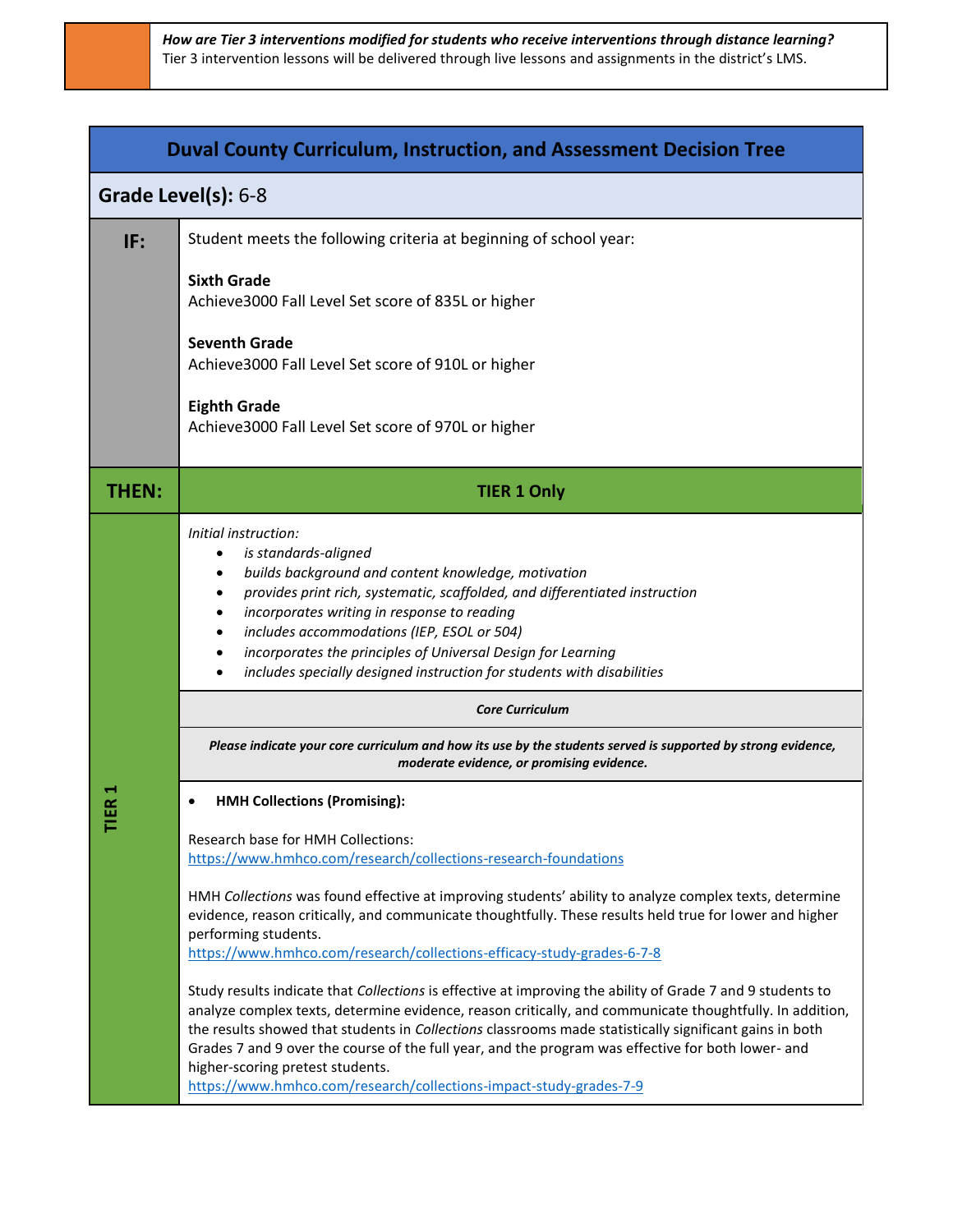| <b>Progress Monitoring</b>                                                                                                                                                                                                                                                                                                                                                                                                                                                                                                                                                                                                                                                                                                                                                                                                                                                                                                                                                                                                                                                                                                                                             |                                                                                        |                                                                                                                                                                                                                                                                                                                                                                                                           |  |  |  |  |
|------------------------------------------------------------------------------------------------------------------------------------------------------------------------------------------------------------------------------------------------------------------------------------------------------------------------------------------------------------------------------------------------------------------------------------------------------------------------------------------------------------------------------------------------------------------------------------------------------------------------------------------------------------------------------------------------------------------------------------------------------------------------------------------------------------------------------------------------------------------------------------------------------------------------------------------------------------------------------------------------------------------------------------------------------------------------------------------------------------------------------------------------------------------------|----------------------------------------------------------------------------------------|-----------------------------------------------------------------------------------------------------------------------------------------------------------------------------------------------------------------------------------------------------------------------------------------------------------------------------------------------------------------------------------------------------------|--|--|--|--|
| <b>Assessment &amp; Frequency</b>                                                                                                                                                                                                                                                                                                                                                                                                                                                                                                                                                                                                                                                                                                                                                                                                                                                                                                                                                                                                                                                                                                                                      | <b>Performance Criteria that</b><br>indicates Tier 1 is sufficient                     | Performance Criteria to that<br>would prompt addition of Tier 2<br><i>interventions</i>                                                                                                                                                                                                                                                                                                                   |  |  |  |  |
| Achieve3000 Level Set-3x/year                                                                                                                                                                                                                                                                                                                                                                                                                                                                                                                                                                                                                                                                                                                                                                                                                                                                                                                                                                                                                                                                                                                                          | Minimum scores for 25 <sup>th</sup><br>Percentile at BOY, MOY, EOY<br>(See Appendix 2) | Falling below the 25 <sup>th</sup><br>Percentile at BOY, MOY, EOY<br>(See Appendix 2)                                                                                                                                                                                                                                                                                                                     |  |  |  |  |
| How is the effectiveness of Tier 1 instruction being monitored?<br>All administrators and teachers are regularly engaged in the work of<br>aligning resources and instruction to the state standards through<br>our Standards-Based Instruction initiative that resulted from our<br>study of TNTP's Opportunity Myth. Through this work, teacher<br>teams collaborate in Professional Learning Communities (PLCs) to<br>unpack one standard at a time to identify the discreet parts of each<br>standard that together represent mastery of the full<br>standard. Then, teams review available instructional resources and<br>assessments to determine how well they align to the expectations of<br>the standard. Any misalignments or gaps are rectified before<br>instruction for the standard is delivered. During instruction,<br>instructional leadership teams conduct classroom walkthroughs,<br>collecting information through a district dashboard on the<br>alignment of the observed instruction, resources, and student<br>tasks. This data helps schools identify alignment concerns, which<br>will be addressed through future PLC work with teachers. |                                                                                        | What procedures are in place to<br>identify and solve problems to<br>improve effectiveness of Tier 1<br>instruction?<br>The MLT monitors data and<br>meets to discuss areas of<br>concern, identify root causes,<br>and devise plans for improving<br>the effectiveness of Tier 1<br>instruction.                                                                                                         |  |  |  |  |
| How is the effectiveness of Tier 1 curriculum being monitored?<br>By monitoring formative and summative data and weekly classroom<br>walkthroughs data.                                                                                                                                                                                                                                                                                                                                                                                                                                                                                                                                                                                                                                                                                                                                                                                                                                                                                                                                                                                                                |                                                                                        | What procedures are in place to<br>identify and solve problems to<br>improve effectiveness of Tier 1<br>curriculum?<br>District leaders monitor<br>walkthrough and assessment<br>data to identify trends and<br>adjust district resources and<br>support accordingly. The MLT<br>engages in the same review at<br>the school level to ensure the<br>curriculum is meeting the needs<br>of their students. |  |  |  |  |

delivered with through synchronous and asynchronous learning opportunities. In special circumstances, packets are available for students who require such accommodations.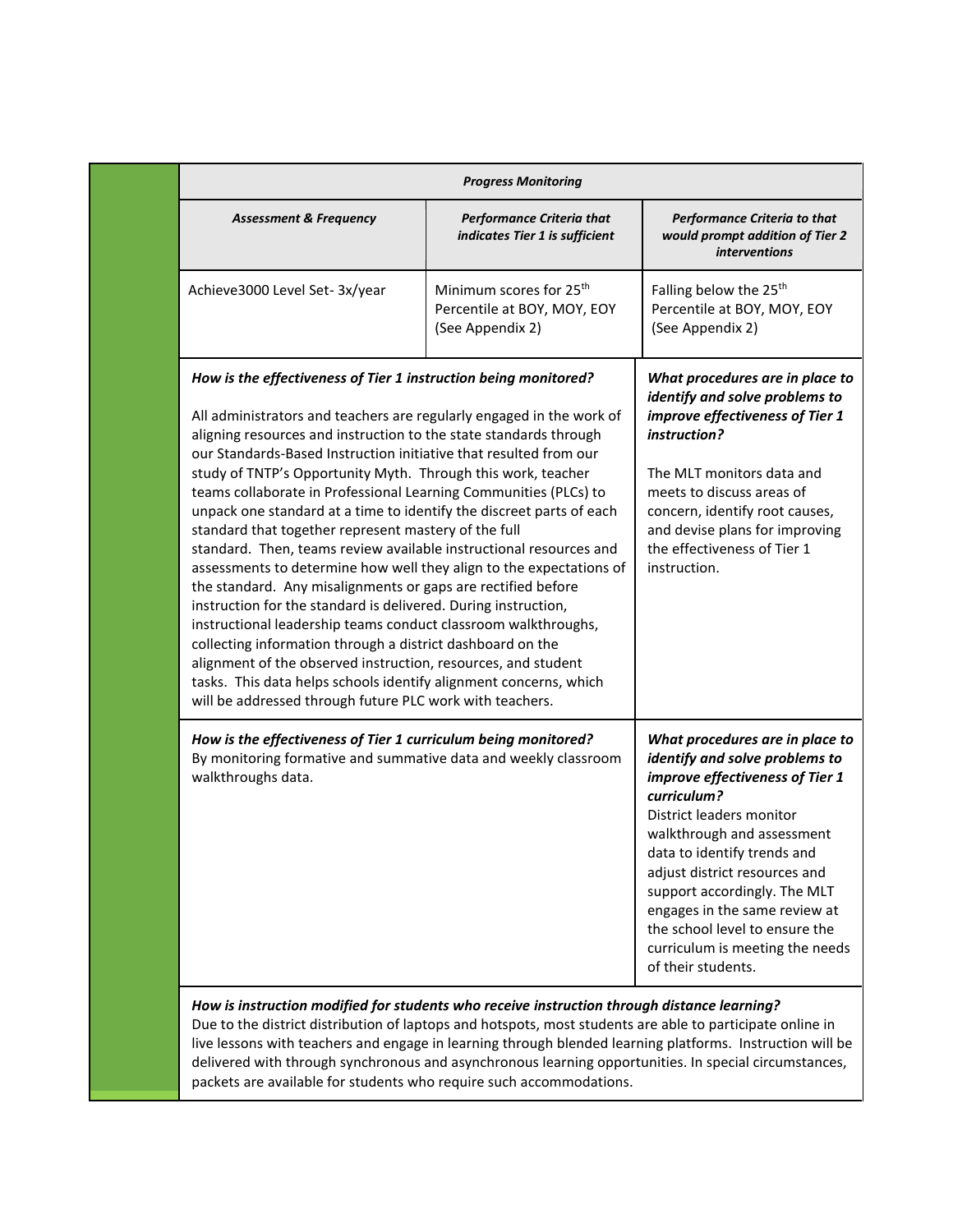| IF:                                                                         | Student meets the following criteria at beginning of school year:                                                                                                                                                                                                                                                                                                                                                                                                                                          |                                                               |                                   |                                                                  |                                                                                                                       |                                                              |                                                                                            |
|-----------------------------------------------------------------------------|------------------------------------------------------------------------------------------------------------------------------------------------------------------------------------------------------------------------------------------------------------------------------------------------------------------------------------------------------------------------------------------------------------------------------------------------------------------------------------------------------------|---------------------------------------------------------------|-----------------------------------|------------------------------------------------------------------|-----------------------------------------------------------------------------------------------------------------------|--------------------------------------------------------------|--------------------------------------------------------------------------------------------|
|                                                                             | <b>Sixth Grade</b><br>Achieve3000 Fall Level Set score of 680L-830L<br><b>Seventh Grade</b><br>Achieve3000 Fall Level Set score of 755L-905L<br><b>Eighth Grade</b><br>Achieve3000 Fall Level Set score of 815L-965L                                                                                                                                                                                                                                                                                       |                                                               |                                   |                                                                  |                                                                                                                       |                                                              |                                                                                            |
| <b>THEN:</b>                                                                |                                                                                                                                                                                                                                                                                                                                                                                                                                                                                                            |                                                               |                                   | <b>TIER 1 instruction and TIER 2 interventions</b>               |                                                                                                                       |                                                              |                                                                                            |
|                                                                             | Interventions:<br>are standards-aligned<br>address gaps and reduce barriers to students' ability to meet Tier 1 expectations<br>provide systematic, explicit, and interactive small group instruction targeting<br>٠<br>foundational/barrier skills<br>are matched to the needs of the students<br>٠<br>provide multiple opportunities to practice the targeted skill(s) and receive feedback<br>occurs during time allotted in addition to core instruction<br>includes accommodations (IEP, ESOL or 504) |                                                               |                                   |                                                                  |                                                                                                                       |                                                              |                                                                                            |
|                                                                             | <b>TIER 2</b><br>Programs/Materials/Strategies                                                                                                                                                                                                                                                                                                                                                                                                                                                             |                                                               | <b>TIER 2 Progress Monitoring</b> |                                                                  |                                                                                                                       |                                                              |                                                                                            |
| instruction and TIER 2 interventions<br>$\blacktriangleleft$<br><b>TIER</b> | & Duration                                                                                                                                                                                                                                                                                                                                                                                                                                                                                                 | Assessment<br>& Frequency                                     |                                   | Performance<br>Criteria to<br>discontinue Tier<br>2 intervention | Performance<br>Criteria indicating<br>continuation of Tier<br>2 interventions in<br>addition to Tier 1<br>instruction |                                                              | Performance<br><b>Criteria that</b><br>would prompt<br>addition of Tier<br>3 interventions |
|                                                                             | Achieve3000 + Small<br>group instruction                                                                                                                                                                                                                                                                                                                                                                                                                                                                   | Quarterly<br>diagnostic+<br>monthly<br>progress<br>monitoring |                                   | Student is on<br>track to meet<br>stretch goal                   | Student is on track<br>to meet typical<br>growth goal                                                                 | Student is not<br>on track to<br>meet typical<br>growth goal |                                                                                            |
|                                                                             |                                                                                                                                                                                                                                                                                                                                                                                                                                                                                                            |                                                               |                                   |                                                                  |                                                                                                                       |                                                              |                                                                                            |
|                                                                             | Number of times a week<br>intervention provided                                                                                                                                                                                                                                                                                                                                                                                                                                                            |                                                               | 3                                 |                                                                  | Number of minutes per intervention session                                                                            |                                                              | 20                                                                                         |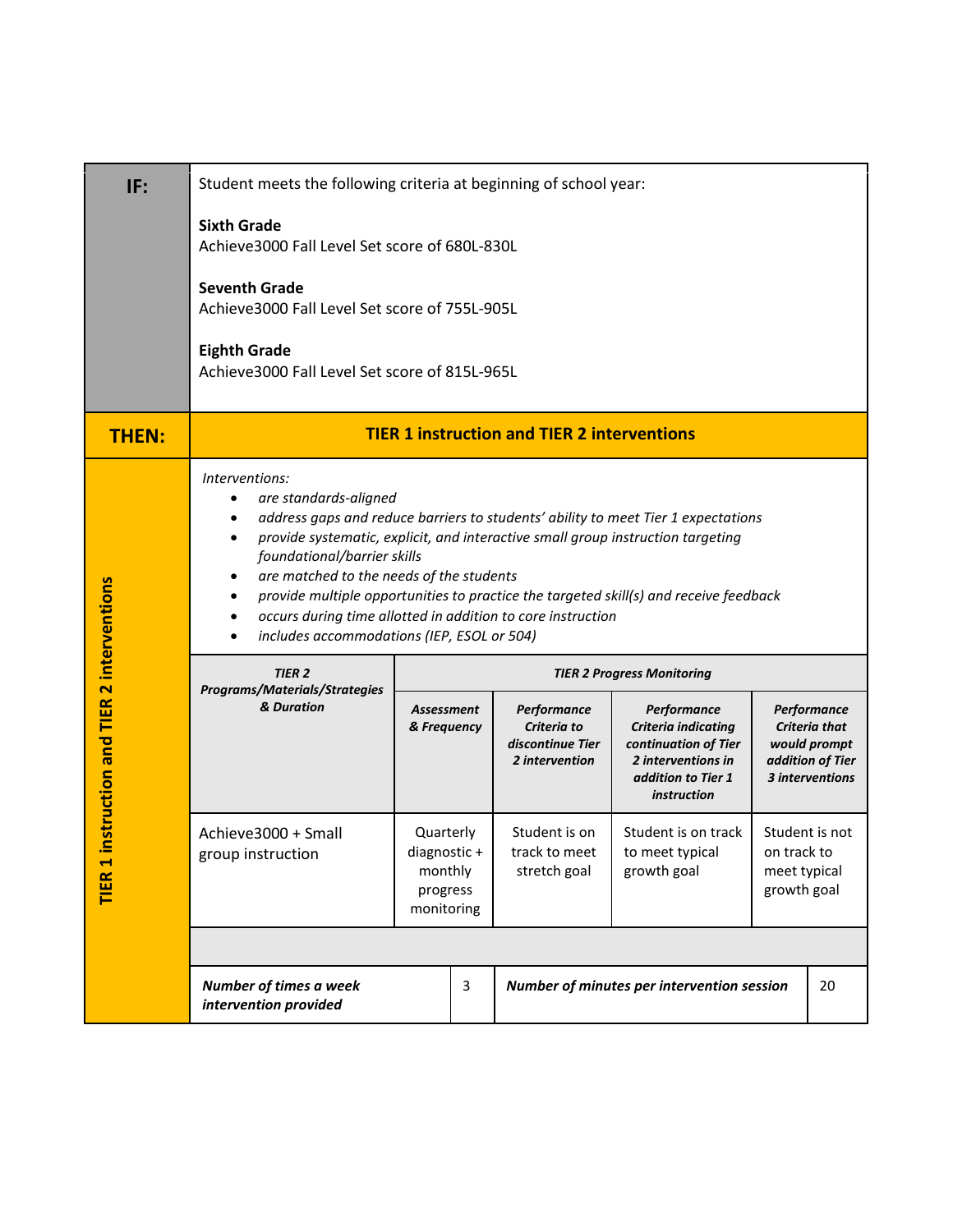| What procedures are in place to identify and solve problems to improve effectiveness of Tier<br>2 intervention, including alignment with core curriculum and instruction?<br>Students' progress in Tier 2 interventions is monitored so that lack of progress is identified and the<br>Collaborative Problem Solving Team (CPST) can collaborate to identify possible barriers to the student's<br>learning. The CPST meets to develop a support plan. If the support plan is for the student, the CPST will<br>decide who is able to conduct classroom visits (a minimum of two times) to monitor the fidelity of<br>implementation. |
|---------------------------------------------------------------------------------------------------------------------------------------------------------------------------------------------------------------------------------------------------------------------------------------------------------------------------------------------------------------------------------------------------------------------------------------------------------------------------------------------------------------------------------------------------------------------------------------------------------------------------------------|
| Explain how the use of the programs/materials/strategies is supported by strong evidence, moderate<br>evidence, or promising evidence.                                                                                                                                                                                                                                                                                                                                                                                                                                                                                                |
| Achieve3000<br>According to studies reviewed by What Works Clearinghouse, Achieve3000 had potentially<br>positive effects on comprehension and general literacy achievement for adolescent readers.<br>https://ies.ed.gov/ncee/wwc/Docs/InterventionReports/wwc_alachieve_022718.pdf<br><b>Small Group Learning</b><br>Hattie (2016) found that small group learning can be "very effective" with an effect size of .49,<br>as long as the instruction matches the needs of the learner.                                                                                                                                              |
| How are Tier 2 interventions modified for students who receive interventions through distance<br>learning?<br>Tier 2 intervention lessons are being delivered through live lessons and assignments in the district's<br>LMS and through the Achieve3000 blended learning platform.                                                                                                                                                                                                                                                                                                                                                    |

| IF:                                                                                            | Student meets the following criteria at beginning of school year:                                                                                                                             |                                  |                                                                                                                                                                                   |                                                                                               |  |  |  |
|------------------------------------------------------------------------------------------------|-----------------------------------------------------------------------------------------------------------------------------------------------------------------------------------------------|----------------------------------|-----------------------------------------------------------------------------------------------------------------------------------------------------------------------------------|-----------------------------------------------------------------------------------------------|--|--|--|
|                                                                                                | <b>Sixth Grade</b><br>Achieve 3000 Fall Level Set score of 675L or lower                                                                                                                      |                                  |                                                                                                                                                                                   |                                                                                               |  |  |  |
|                                                                                                | <b>Seventh Grade</b><br>Achieve3000 Fall Level Set score of 750L or lower                                                                                                                     |                                  |                                                                                                                                                                                   |                                                                                               |  |  |  |
|                                                                                                | <b>Eighth Grade</b><br>Achieve3000 Fall Level Set score of 810L or lower                                                                                                                      |                                  |                                                                                                                                                                                   |                                                                                               |  |  |  |
| <b>THEN:</b>                                                                                   | TIER 1 instruction, TIER 2 interventions, and TIER 3 intensive interventions                                                                                                                  |                                  |                                                                                                                                                                                   |                                                                                               |  |  |  |
| m<br>TIER<br>Intensive Intervention<br>TIER<br>interventions, and<br><b>IER 1 instruction,</b> | Immediate, intensive intervention:<br>extended time<br>$\bullet$<br>targeted instruction based on student need<br>small group or one-on-one instruction<br>accommodations (IEP, ESOL, or 504) |                                  | more frequent progress monitoring than TIER 1 instruction and TIER 2 interventions<br>additional <b>time allotted is in addition</b> to core instruction and tier 2 interventions |                                                                                               |  |  |  |
|                                                                                                | <b>TIER 3</b><br>Programs/Materials/Strategies &                                                                                                                                              |                                  | <b>TIER 3 Progress Monitoring</b>                                                                                                                                                 |                                                                                               |  |  |  |
|                                                                                                | <b>Duration</b>                                                                                                                                                                               | Assessment &<br><b>Frequency</b> | Performance Criteria to<br>remove Tier 3 and continue<br><b>Tier 2 interventions in</b><br>addition to Tier 1 instruction                                                         | <b>Performance Criteria</b><br>that would prompt<br>changes to Tier 3<br><i>interventions</i> |  |  |  |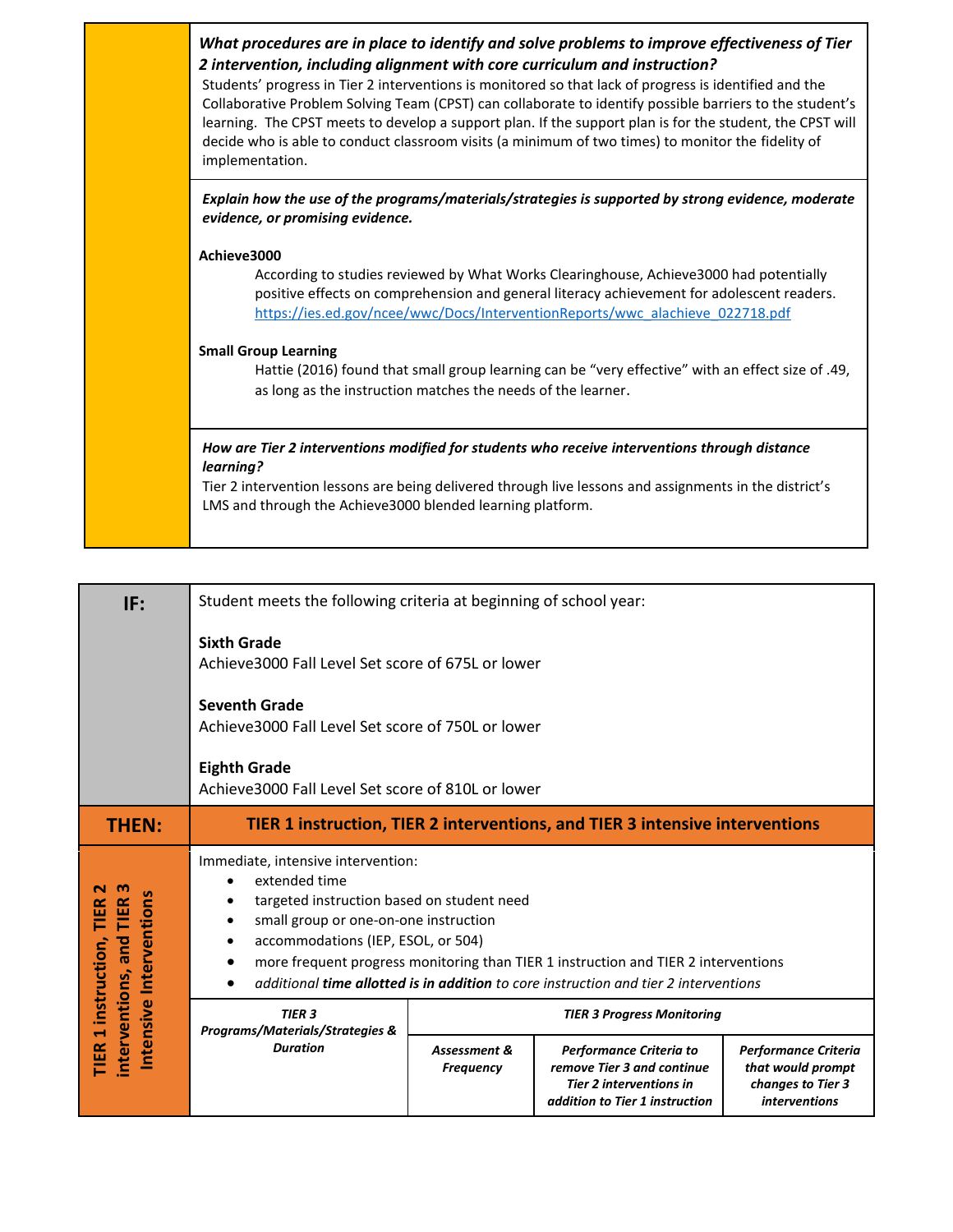| level CR curriculum;<br>passing Mastery<br>every 10<br>Achieve3000 Lexile shows<br>lessons; Achieve<br>Lexile is not<br>3000 Level Set<br>student has met stretch<br>diagnostic<br>increasing.<br>goal<br>$3x/year +$<br>monthly | <b>Corrective Reading</b>                                                                            | Mastery Checks<br>progress<br>monitoring | Student completes grade | Student is not<br>Checks; Achive3000 |
|----------------------------------------------------------------------------------------------------------------------------------------------------------------------------------------------------------------------------------|------------------------------------------------------------------------------------------------------|------------------------------------------|-------------------------|--------------------------------------|
|                                                                                                                                                                                                                                  | All Tieu 2 latemanticae must be previded by a teacher who is settlical in reading ar has the reading |                                          |                         |                                      |

*All Tier 3 Interventions must be provided by a teacher who is certified in reading or has the reading endorsement.*

| Number of times a week intervention | <b>Number of minutes per intervention</b> | 45 |
|-------------------------------------|-------------------------------------------|----|
| provided                            | session                                   |    |

## *What procedures are in place to identify and solve problems to improve effectiveness of Tier 3 intervention, including alignment with core curriculum and instruction?*

Students' progress in Tier 3 interventions is monitored so that lack of progress is identified and the Collaborative Problem Solving Team (CPST) can collaborate to identify possible barriers to the student's learning. The CPST meets to develop a support plan. If the support plan is for the student, the CPST will decide who is able to conduct classroom visits (a minimum of two times) to monitor the fidelity of implementation. If the CPST cannot offer additional layers of support, the CPST will ask for the student to be placed on the Multi-Disciplined Referral Team (MRT) agenda.

*Explain how the use of the programs/materials/strategies is supported by strong evidence, moderate evidence, or promising evidence.*

#### **Corrective Reading (Promising):**

A study is described that examines the effects of a synthetic phonics-emphasis Direct Instruction remedial reading program on the phonological processes of students, with teacher-identified serious reading problems. The students made statistically significant and educationally large gains in the phonologicallyrelated processes of word attack, phonemic awareness, and spelling, and statistically significant and moderately large gains in phonological recoding in lexical access, and phonological recoding in working memory.

Hempenstall, Kerry. (2008). Corrective Reading: An Evidence-Based Remedial Reading Intervention.

Australasian Journal of Special Education. 32. 2008. 10.1080/10300110701839949. https://www.researchgate.net/publication/233936481 Corrective Reading An Evidence-Based Remedial Reading Intervention#:~:text=Corrective%20Reading%3A%20An%20Evidence-[Based%20Remedial%20Reading%20Intervention.%20A,abstract%2C%20and%20list%20of%20author](https://www.researchgate.net/publication/233936481_Corrective_Reading_An_Evidence-Based_Remedial_Reading_Intervention#:~:text=Corrective%20Reading%3A%20An%20Evidence-Based%20Remedial%20Reading%20Intervention.%20A,abstract%2C%20and%20list%20of%20authors%29%2C%20clicks%20on%20) [s%29%2C%20clicks%20on%20](https://www.researchgate.net/publication/233936481_Corrective_Reading_An_Evidence-Based_Remedial_Reading_Intervention#:~:text=Corrective%20Reading%3A%20An%20Evidence-Based%20Remedial%20Reading%20Intervention.%20A,abstract%2C%20and%20list%20of%20authors%29%2C%20clicks%20on%20)

Twenty-six of the 28 studies found positive results for students who were taught using Corrective Reading and one study found positive results for peer instructors who delivered Corrective Reading programs. [https://www.mheducation.com/prek-12/program/corrective-reading-2008/MKTSP-URA04M0.research](https://www.mheducation.com/prek-12/program/corrective-reading-2008/MKTSP-URA04M0.research-success.html)[success.html](https://www.mheducation.com/prek-12/program/corrective-reading-2008/MKTSP-URA04M0.research-success.html)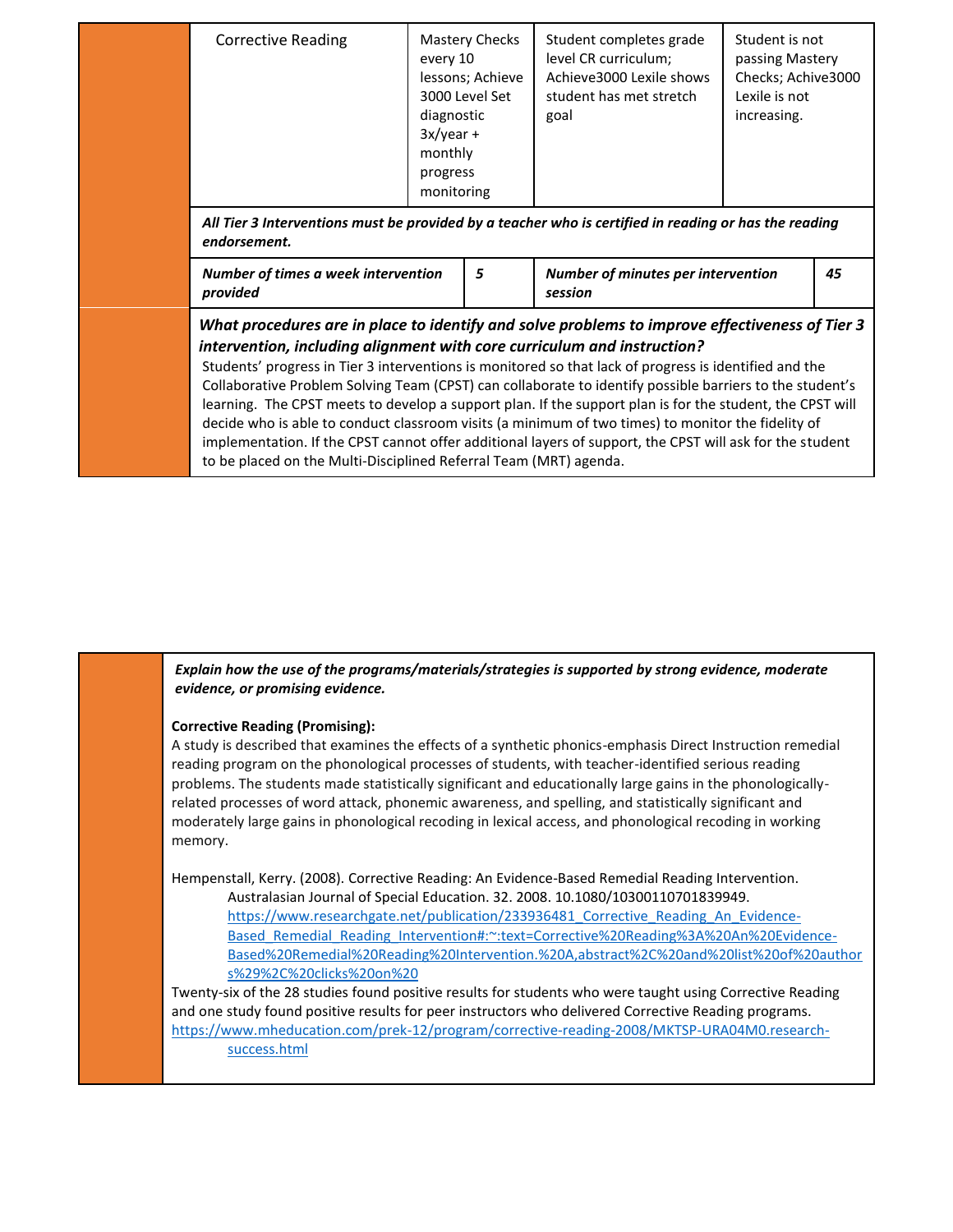|                      | <b>Duval County Curriculum, Instruction, and Assessment Decision Tree</b>                                                                                                                                                                                                                                                                                                                                                 |
|----------------------|---------------------------------------------------------------------------------------------------------------------------------------------------------------------------------------------------------------------------------------------------------------------------------------------------------------------------------------------------------------------------------------------------------------------------|
| Grade Level(s): 9-12 |                                                                                                                                                                                                                                                                                                                                                                                                                           |
| IF:                  | Student meets the following criteria at beginning of school year:                                                                                                                                                                                                                                                                                                                                                         |
|                      | <b>Ninth Grade</b><br>Achieve3000 Fall Level Set score of 1025L or higher                                                                                                                                                                                                                                                                                                                                                 |
|                      | <b>Tenth Grade</b><br>Achieve3000 Fall Level Set score of 1075L or higher                                                                                                                                                                                                                                                                                                                                                 |
|                      | <b>Eleventh Grade</b><br>Achieve3000 Fall Level Set score of 1115L or higher                                                                                                                                                                                                                                                                                                                                              |
|                      | <b>Twelfth Grade</b><br>Achieve3000 Fall Level Set score of 1115L or higher                                                                                                                                                                                                                                                                                                                                               |
| <b>THEN:</b>         | <b>TIER 1 Only</b>                                                                                                                                                                                                                                                                                                                                                                                                        |
|                      | Initial instruction:<br>is standards-aligned<br>builds background and content knowledge, motivation<br>provides print rich, systematic, scaffolded, and differentiated instruction<br>incorporates writing in response to reading<br>includes accommodations (IEP, ESOL or 504)<br>incorporates the principles of Universal Design for Learning<br>includes specially designed instruction for students with disabilities |
|                      | <b>Core Curriculum</b>                                                                                                                                                                                                                                                                                                                                                                                                    |
|                      | Please indicate your core curriculum and how its use by the students served is supported by strong evidence,<br>moderate evidence, or promising evidence.                                                                                                                                                                                                                                                                 |
|                      | <b>HMH Collections (Promising):</b><br>$\bullet$                                                                                                                                                                                                                                                                                                                                                                          |
|                      | Research base for HMH Collections:<br>https://www.hmhco.com/research/collections-research-foundations                                                                                                                                                                                                                                                                                                                     |
|                      | HMH Collections was found effective at improving students' ability to analyze complex texts, determine<br>evidence, reason critically, and communicate thoughtfully. These results held true for lower and higher<br>performing students.<br>https://www.hmhco.com/research/collections-efficacy-study-grades-6-7-8                                                                                                       |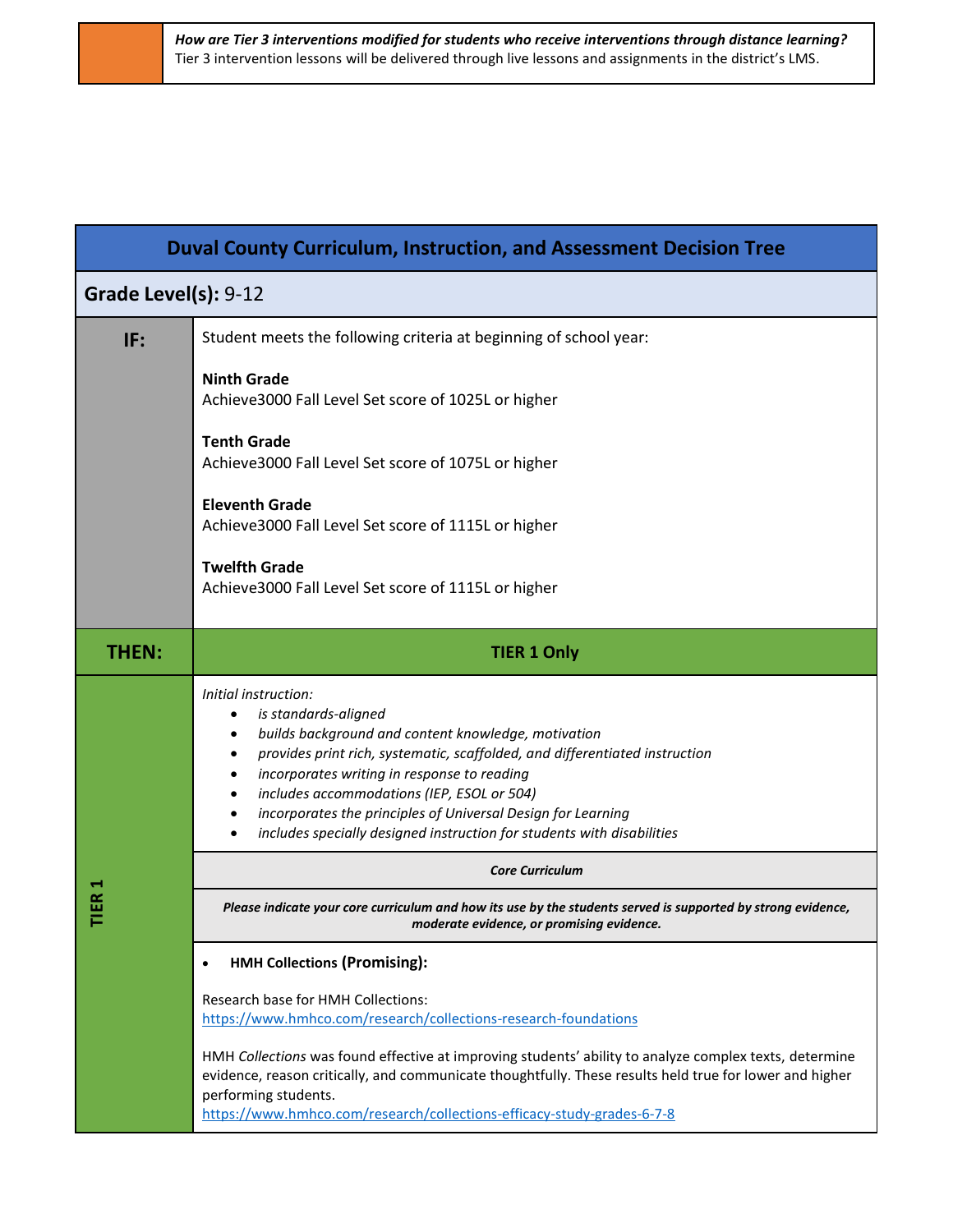Study results indicate that *Collections* is effective at improving the ability of Grade 7 and 9 students to analyze complex texts, determine evidence, reason critically, and communicate thoughtfully. In addition, the results showed that students in *Collections* classrooms made statistically significant gains in both Grades 7 and 9 over the course of the full year, and the program was effective for both lower- and higher-scoring pretest students.

<https://www.hmhco.com/research/collections-impact-study-grades-7-9>

|                                                                                                                                                                                                                                                                                                                                                                                                                                                                                                                                                                                                                                                                                                                                                                                                                                                                                                                                                                                                                                                                                                                                                                              | <b>Progress Monitoring</b>                                         |                                                                                                                                                                                                                                                                                                                                                                                                   |
|------------------------------------------------------------------------------------------------------------------------------------------------------------------------------------------------------------------------------------------------------------------------------------------------------------------------------------------------------------------------------------------------------------------------------------------------------------------------------------------------------------------------------------------------------------------------------------------------------------------------------------------------------------------------------------------------------------------------------------------------------------------------------------------------------------------------------------------------------------------------------------------------------------------------------------------------------------------------------------------------------------------------------------------------------------------------------------------------------------------------------------------------------------------------------|--------------------------------------------------------------------|---------------------------------------------------------------------------------------------------------------------------------------------------------------------------------------------------------------------------------------------------------------------------------------------------------------------------------------------------------------------------------------------------|
| <b>Assessment &amp; Frequency</b>                                                                                                                                                                                                                                                                                                                                                                                                                                                                                                                                                                                                                                                                                                                                                                                                                                                                                                                                                                                                                                                                                                                                            | <b>Performance Criteria that</b><br>indicates Tier 1 is sufficient | Performance Criteria to that<br>would prompt addition of Tier 2<br><i>interventions</i>                                                                                                                                                                                                                                                                                                           |
| Achieve3000 Level Set-3x/year<br>$\bullet$                                                                                                                                                                                                                                                                                                                                                                                                                                                                                                                                                                                                                                                                                                                                                                                                                                                                                                                                                                                                                                                                                                                                   | Student is meeting or<br>exceeding growth target<br>goals.         | Student is not meeting<br>individual growth goals                                                                                                                                                                                                                                                                                                                                                 |
| How is the effectiveness of Tier 1 instruction being monitored?<br>All administrators and teachers are regularly engaged in the<br>work of aligning resources and instruction to the state<br>standards through our Standards-Based Instruction initiative<br>that resulted from our study of TNTP's Opportunity<br>Myth. Through this work, teacher teams collaborate in<br>Professional Learning Communities (PLCs) to unpack one<br>standard at a time to identify the discreet parts of each<br>standard that together represent mastery of the full<br>standard. Then, teams review available instructional resources<br>and assessments to determine how well they align to the<br>expectations of the standard. Any misalignments or gaps are<br>rectified before instruction for the standard is delivered. During<br>instruction, instructional leadership teams conduct classroom<br>walkthroughs, collecting information through a district<br>dashboard on the alignment of the observed instruction,<br>resources, and student tasks. This data helps schools identify<br>alignment concerns, which will be addressed through future PLC<br>work with teachers. |                                                                    | What procedures are in place to<br>identify and solve problems to<br>improve effectiveness of Tier 1<br>instruction?<br>MLT monitor data and meet to<br>discuss areas of concern, identify<br>root causes, and devise plans for<br>improving the effectiveness of Tier 1<br>instruction.                                                                                                          |
| How is the effectiveness of Tier 1 curriculum being monitored?<br>By monitoring formative and summative data and weekly<br>classroom walkthroughs data.                                                                                                                                                                                                                                                                                                                                                                                                                                                                                                                                                                                                                                                                                                                                                                                                                                                                                                                                                                                                                      |                                                                    | What procedures are in place to<br>identify and solve problems to<br>improve effectiveness of Tier 1<br>curriculum?<br>District leaders monitor walkthrough<br>and assessment data to identify<br>trends and adjust district resources<br>and support accordingly. MLT<br>engage in the same review at the<br>school level to ensure the curriculum<br>is meeting the needs of their<br>students. |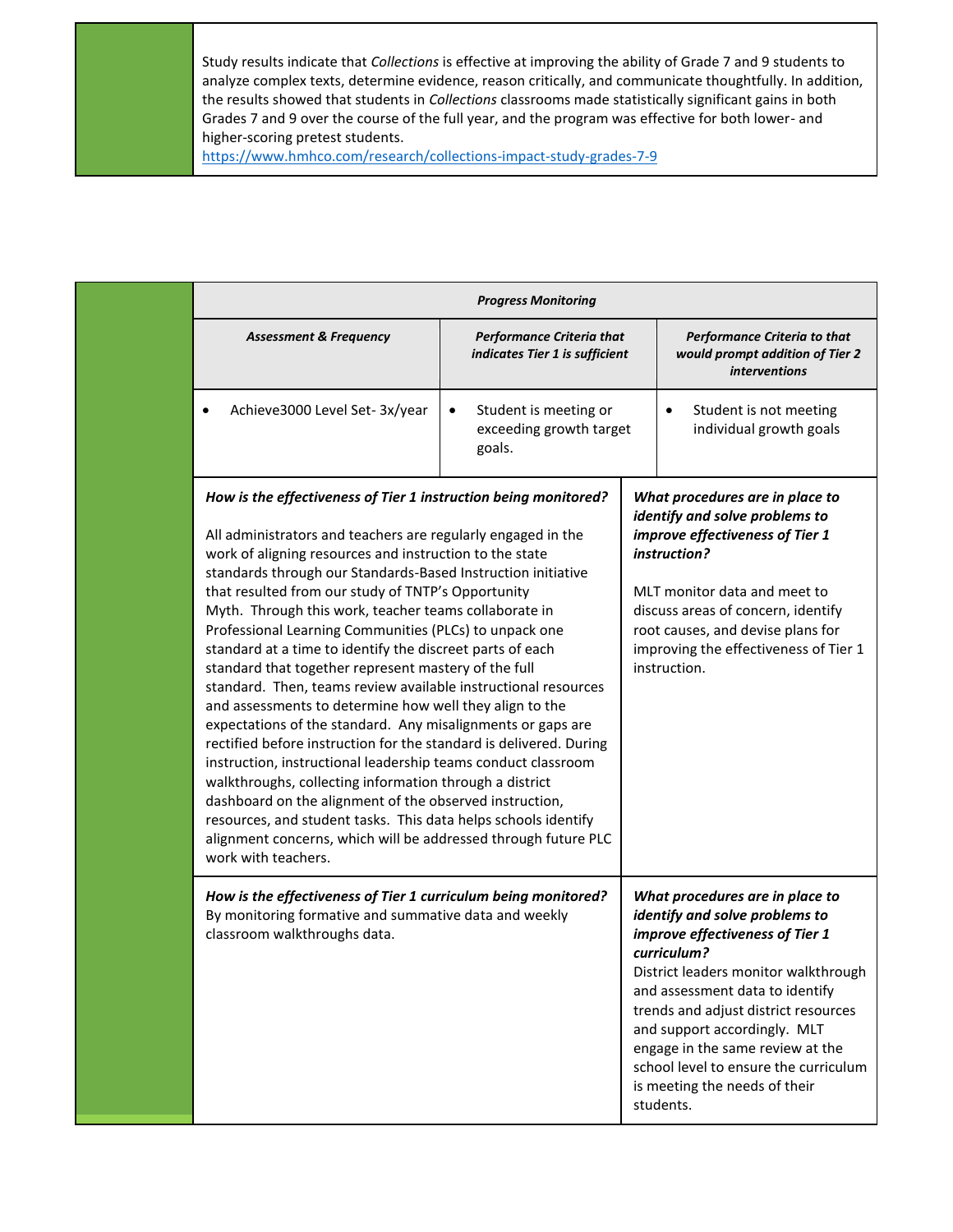### *How is instruction modified for students who receive instruction through distance learning?*

Due to the district distribution of laptops and hotspots, most students are able to participate online in live lessons with teachers and engage in learning through blended learning platforms. Instruction will be delivered with through synchronous and asynchronous learning opportunities. In special circumstances, packets are available for students who require such accommodations.

| IF:                  | Student meets the following criteria at beginning of school year:                                                                                                                                                                                                                                                                                                                                                                                                                                |                                                                |                                                                                                                                                                            |                                                                                                                              |                                                                                               |  |  |  |  |  |  |
|----------------------|--------------------------------------------------------------------------------------------------------------------------------------------------------------------------------------------------------------------------------------------------------------------------------------------------------------------------------------------------------------------------------------------------------------------------------------------------------------------------------------------------|----------------------------------------------------------------|----------------------------------------------------------------------------------------------------------------------------------------------------------------------------|------------------------------------------------------------------------------------------------------------------------------|-----------------------------------------------------------------------------------------------|--|--|--|--|--|--|
|                      | <b>Ninth Grade</b><br>Achieve3000 Fall Level Set score of 870L-1020L                                                                                                                                                                                                                                                                                                                                                                                                                             |                                                                |                                                                                                                                                                            |                                                                                                                              |                                                                                               |  |  |  |  |  |  |
|                      | <b>Tenth Grade</b><br>Achieve3000 Fall Level Set score of 920L-1070L                                                                                                                                                                                                                                                                                                                                                                                                                             |                                                                |                                                                                                                                                                            |                                                                                                                              |                                                                                               |  |  |  |  |  |  |
|                      | <b>Eleventh Grade</b><br>Achieve3000 Fall Level Set score of 960L-1110L                                                                                                                                                                                                                                                                                                                                                                                                                          |                                                                |                                                                                                                                                                            |                                                                                                                              |                                                                                               |  |  |  |  |  |  |
|                      | <b>Twelfth Grade</b><br>Achieve3000 Fall Level Set score of 960L-1110L                                                                                                                                                                                                                                                                                                                                                                                                                           |                                                                |                                                                                                                                                                            |                                                                                                                              |                                                                                               |  |  |  |  |  |  |
| <b>THEN:</b>         | <b>TIER 1 instruction and TIER 2 interventions</b>                                                                                                                                                                                                                                                                                                                                                                                                                                               |                                                                |                                                                                                                                                                            |                                                                                                                              |                                                                                               |  |  |  |  |  |  |
| 2 interventions      | Interventions:<br>are standards-aligned<br>address gaps and reduce barriers to students' ability to meet Tier 1 expectations<br>provide systematic, explicit, and interactive small group instruction targeting foundational/barrier<br>skills<br>are matched to the needs of the students<br>provide multiple opportunities to practice the targeted skill(s) and receive feedback<br>occurs during time allotted in addition to core instruction<br>includes accommodations (IEP, ESOL or 504) |                                                                |                                                                                                                                                                            |                                                                                                                              |                                                                                               |  |  |  |  |  |  |
|                      | <b>TIER 2</b><br>Programs/Materials/Strategies &                                                                                                                                                                                                                                                                                                                                                                                                                                                 | <b>TIER 2 Progress Monitoring</b>                              |                                                                                                                                                                            |                                                                                                                              |                                                                                               |  |  |  |  |  |  |
| struction and TIER   | <b>Duration</b>                                                                                                                                                                                                                                                                                                                                                                                                                                                                                  | Assessment<br>& Frequency                                      | Performance<br>Criteria to<br>discontinue Tier<br>2 intervention                                                                                                           | Performance<br>Criteria indicating<br>continuation of Tier<br>2 interventions in<br>addition to Tier 1<br><i>instruction</i> | Performance<br>Criteria that<br>would prompt<br>addition of<br>Tier 3<br><i>interventions</i> |  |  |  |  |  |  |
| TIER <sub>1</sub> in | Achieve3000 + Small group<br>instruction                                                                                                                                                                                                                                                                                                                                                                                                                                                         | Quarterly<br>diagnostic +<br>monthly<br>progress<br>monitoring | Student is on<br>Student is on track<br>Student is<br>track to meet<br>to meet typical<br>not on track<br>growth goal<br>stretch goal<br>to meet<br>typical<br>growth goal |                                                                                                                              |                                                                                               |  |  |  |  |  |  |
|                      |                                                                                                                                                                                                                                                                                                                                                                                                                                                                                                  |                                                                |                                                                                                                                                                            |                                                                                                                              |                                                                                               |  |  |  |  |  |  |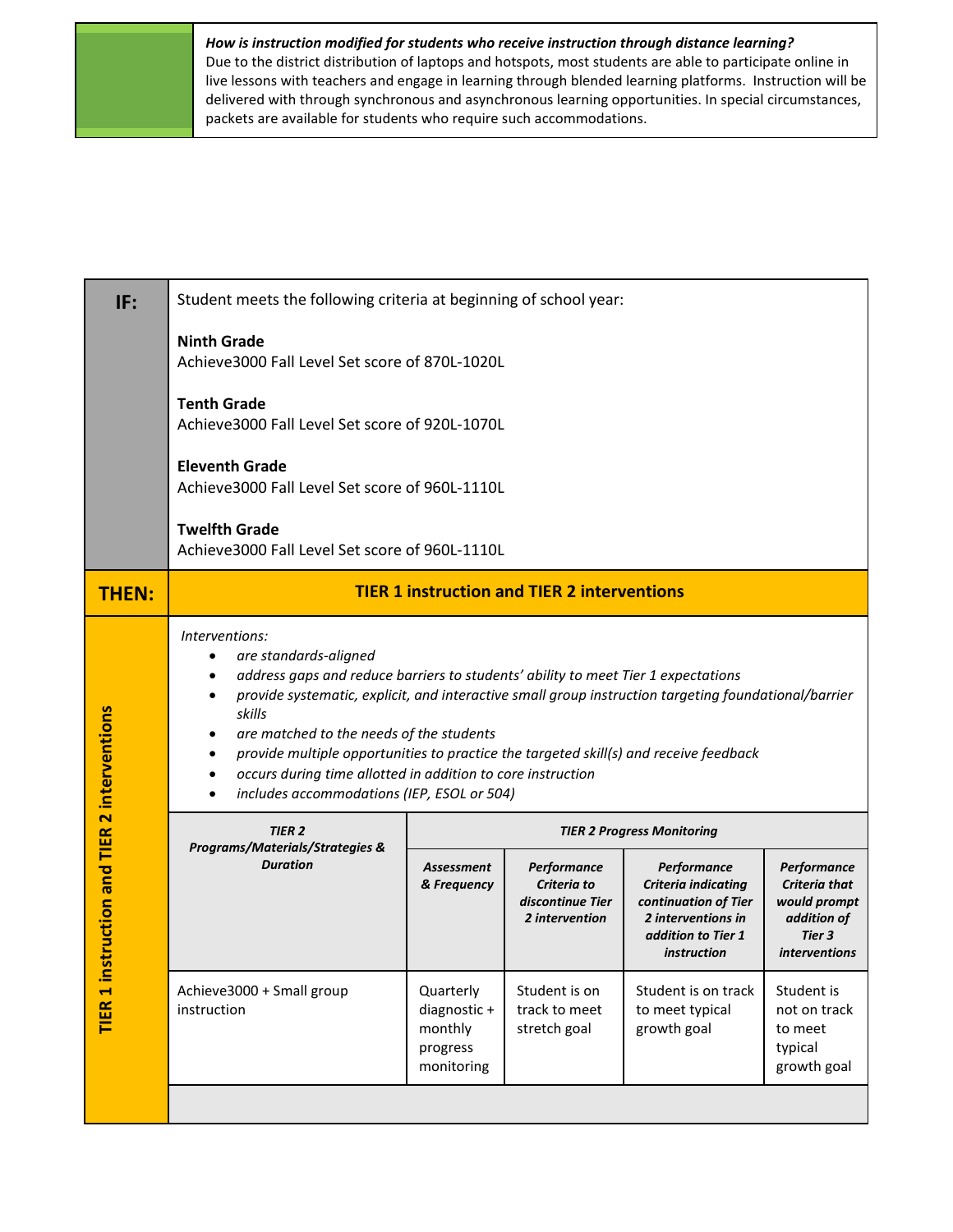#### *What procedures are in place to identify and solve problems to improve effectiveness of Tier 2 intervention, including alignment with core curriculum and instruction?*

Students' progress in Tier 2 interventions is monitored so that lack of progress is identified and the Collaborative Problem Solving Team (CPST) can collaborate to identify possible barriers to the student's learning. The CPST meets to develop a support plan. If the support plan is for the student, the CPST will decide who is able to conduct classroom visits (a minimum of two times) to monitor the fidelity of implementation.

*Explain how the use of the programs/materials/strategies is supported by strong evidence, moderate evidence, or promising evidence.* **Achieve3000** According to studies reviewed by What Works Clearinghouse, Achieve3000 had potentially positive effects on comprehension and general literacy achievement for adolescent readers. [https://ies.ed.gov/ncee/wwc/Docs/InterventionReports/wwc\\_alachieve\\_022718.pdf](https://ies.ed.gov/ncee/wwc/Docs/InterventionReports/wwc_alachieve_022718.pdf) **Small Group Learning** Hattie (2016) found that small group learning can be "very effective" with an effect size of .49, as long as the instruction matches the needs of the learner. *How are Tier 2 interventions modified for students who receive interventions through distance learning?* Tier 2 intervention lessons are being delivered through live lessons and assignments in the district's LMS and through the i-Ready blended learning platform.

| IF:                                                     | Student meets the following criteria at beginning of school year:                                                                                                                 |
|---------------------------------------------------------|-----------------------------------------------------------------------------------------------------------------------------------------------------------------------------------|
|                                                         | <b>Ninth Grade</b><br>Achieve3000 Fall Level Set score of 865L or lower                                                                                                           |
|                                                         | <b>Tenth Grade</b><br>Achieve3000 Fall Level Set score of 915L or lower                                                                                                           |
|                                                         | <b>Eleventh Grade</b><br>Achieve3000 Fall Level Set score of 955L or lower                                                                                                        |
|                                                         | <b>Twelfth Grade</b><br>Achieve3000 Fall Level Set score of 955L or lower                                                                                                         |
| <b>THEN:</b>                                            | TIER 1 instruction, TIER 2 interventions, and TIER 3 intensive interventions                                                                                                      |
| nstruct<br>IER <sub>1</sub><br>$\overline{\mathsf{on}}$ | Immediate, intensive intervention:<br>extended time<br>$\bullet$<br>targeted instruction based on student need<br>$\bullet$<br>small group or one-on-one instruction<br>$\bullet$ |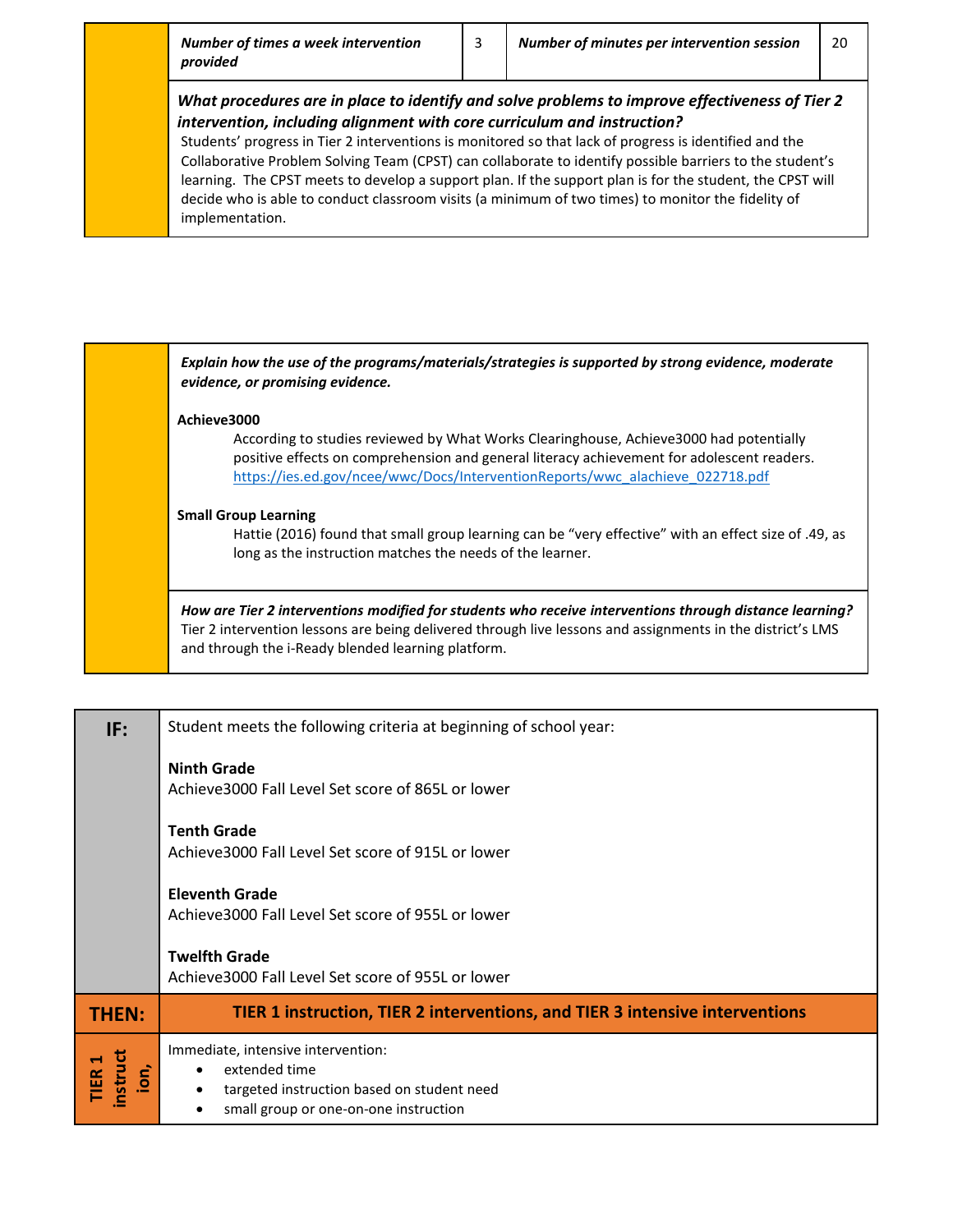| <b>TIER 3 Programs/Materials/Strategies</b><br>& Duration                                                                                                                                                                                                                                                                                                                                                                                                                                                                                                                                                                                                                                                                                                                                           | <b>TIER 3 Progress Monitoring</b>                                   |               |                                                                                                                           |                                                                                        |    |  |  |  |
|-----------------------------------------------------------------------------------------------------------------------------------------------------------------------------------------------------------------------------------------------------------------------------------------------------------------------------------------------------------------------------------------------------------------------------------------------------------------------------------------------------------------------------------------------------------------------------------------------------------------------------------------------------------------------------------------------------------------------------------------------------------------------------------------------------|---------------------------------------------------------------------|---------------|---------------------------------------------------------------------------------------------------------------------------|----------------------------------------------------------------------------------------|----|--|--|--|
|                                                                                                                                                                                                                                                                                                                                                                                                                                                                                                                                                                                                                                                                                                                                                                                                     | Assessment &<br><b>Frequency</b>                                    |               | Performance Criteria to<br>remove Tier 3 and continue<br><b>Tier 2 interventions in</b><br>addition to Tier 1 instruction | Performance Criteria<br>that would prompt<br>changes to Tier 3<br><i>interventions</i> |    |  |  |  |
| <b>Actively Learn</b>                                                                                                                                                                                                                                                                                                                                                                                                                                                                                                                                                                                                                                                                                                                                                                               | Achieve3000<br>formative<br>assessment<br>(weekly)                  | (monthly) and | Achieve3000 Lexile shows<br>student has met stretch<br>goal                                                               | Achive 3000 Lexile is<br>not increasing                                                |    |  |  |  |
| Chalk Talk                                                                                                                                                                                                                                                                                                                                                                                                                                                                                                                                                                                                                                                                                                                                                                                          | Achieve3000<br>(monthly) and<br>formative<br>assessment<br>(weekly) |               | Achieve3000 Lexile shows<br>student has met stretch<br>goal                                                               | Achive3000 Lexile is<br>not increasing                                                 |    |  |  |  |
| All Tier 3 Interventions must be provided by a teacher who is certified in reading or has the reading<br>endorsement.                                                                                                                                                                                                                                                                                                                                                                                                                                                                                                                                                                                                                                                                               |                                                                     |               |                                                                                                                           |                                                                                        |    |  |  |  |
| Number of times a week intervention<br>provided                                                                                                                                                                                                                                                                                                                                                                                                                                                                                                                                                                                                                                                                                                                                                     |                                                                     | 5             | Number of minutes per intervention<br>session                                                                             |                                                                                        | 45 |  |  |  |
| What procedures are in place to identify and solve problems to improve effectiveness of Tier 3<br>intervention, including alignment with core curriculum and instruction?<br>Students' progress in Tier 3 interventions is monitored so that lack of progress is identified and the<br>Collaborative Problem Solving Team (CPST) can collaborate to identify possible barriers to the student's<br>learning. The CPST meets to develop a support plan. If the support plan is for the student, the CPST will<br>decide who is able to conduct classroom visits (a minimum of two times) to monitor the fidelity of<br>implementation. If the CPST cannot offer additional layers of support, the CPST will ask for the student to be<br>placed on the Multi-Disciplined Referral Team (MRT) agenda. |                                                                     |               |                                                                                                                           |                                                                                        |    |  |  |  |

*Explain how the use of the programs/materials/strategies is supported by strong evidence, moderate evidence, or promising evidence.* **Actively Learn** Actively Learn provides access to digital texts with embedded scaffolding, engagement strategies, collaboration opportunities, and higher-order questions aligned to standards. The curriculum includes the following practices from Hattie's (2016) meta-analysis: Classroom discussion- effect size .82 Feedback- effect size .75 Comprehension program- effect size .60 Cooperative learning- effect size .59 **ChalkTalk** ChalkTalk utilizes a data-based blended learning approach to instruction. After completing an initial diagnostic assessment, the program identifies the lessons appropriate for each class of students. Direct instruction to the whole group is followed by small group collaborative practice and then feedback from the teacher before shifting to personalized practice and small group intervention. The curriculum includes the following practices from Hattie's (2016) meta-analysis: Classroom discussion- effect size .82 Feedback- effect size .75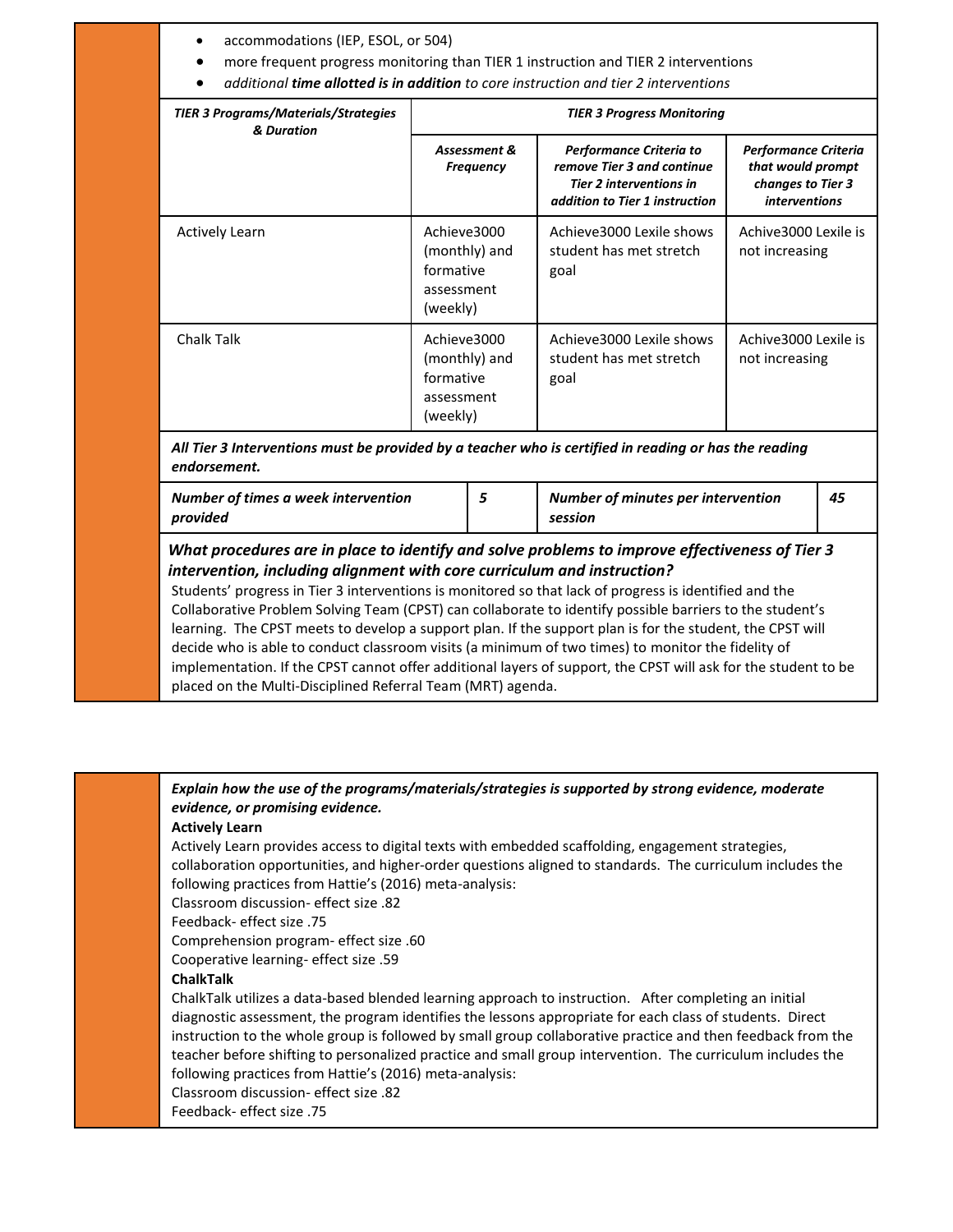Cooperative learning- effect size .59 Direct instruction- effect size .59 Small group learning- effect size .49

*How are Tier 3 interventions modified for students who receive interventions through distance learning?* Tier 3 intervention lessons will be delivered through live lessons and assignments in the district's LMS.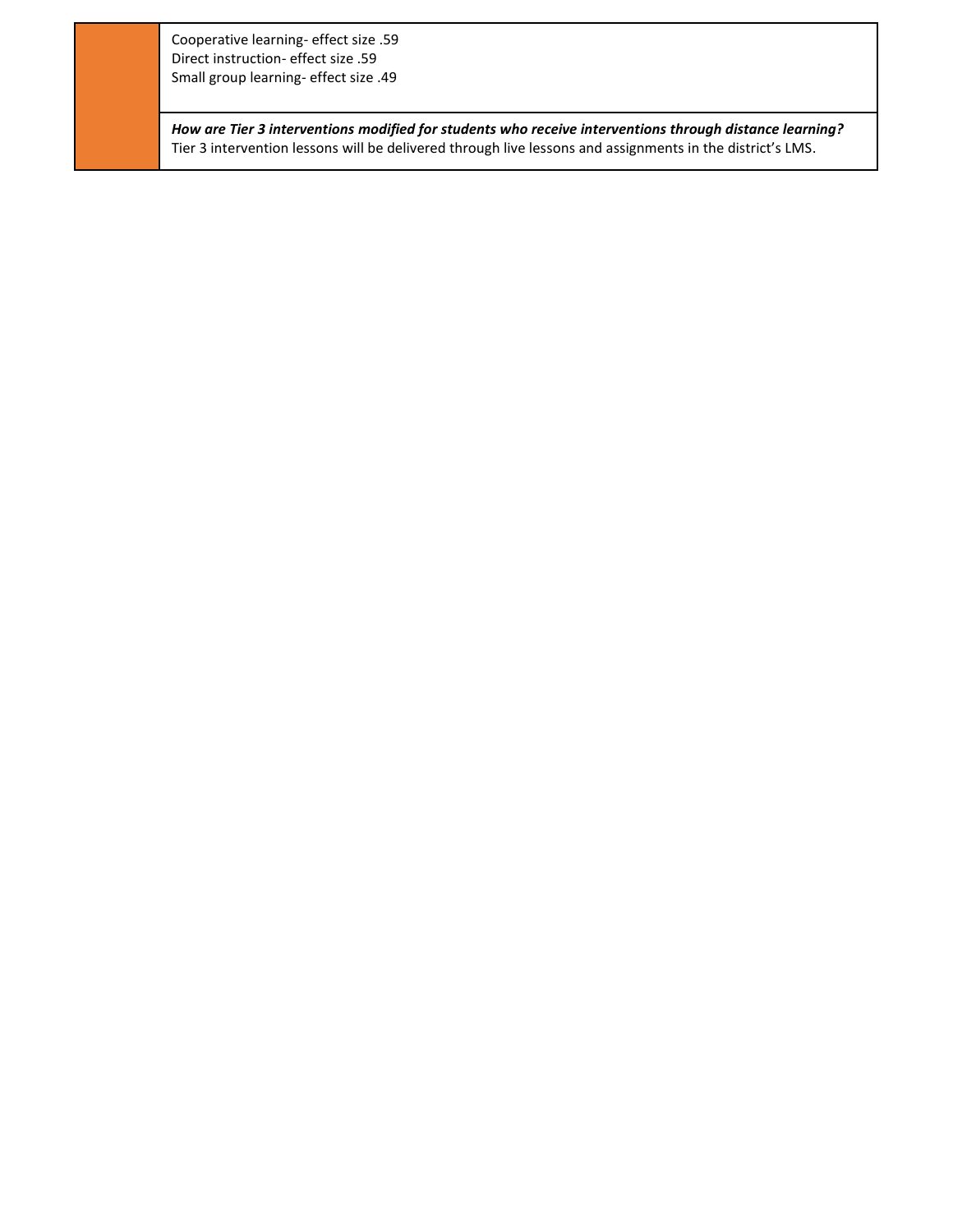#### Appendix 1- i-Ready Diagnostic Scores

#### **Table 1**

# Fall *i-Ready Diagnostic* for Reading Percentile to Overall Score Conversion<br>For Diagnostics taken between the beginning of the school year and November 15<br>Note: Analyses were based on the 2018-2019 academic year.

| indie. Analyses were based on the zulla-zulle acquemic year. |                |           |         |           |         |                |            |           |                |
|--------------------------------------------------------------|----------------|-----------|---------|-----------|---------|----------------|------------|-----------|----------------|
| Percentile                                                   | <b>Grade K</b> | Grade 1   | Grade 2 | Grade 3   | Grade 4 | <b>Grade 5</b> | Grade 6    | Grade 7   | <b>Grade 8</b> |
| 1                                                            | $= 286$        | $5 - 308$ | 5339    | $4 - 365$ | 5382    | 401            | $5 - 410$  | $5 - 418$ | 431            |
| 2                                                            | 287            | 309       | 340     | 366       | 383     | 402            | 411        | 419       | 432            |
| 3                                                            | 292            | 319       | 354     | 381       | 400     | 419            | 431        | 445       | 459            |
| 4                                                            | 296            | 326       | 363     | 392       | 410     | 432            | 448        | 462       | 475            |
| 5                                                            | 299            | 331       | 371     | 399       | 418     | 446            | 459        | 474       | 487            |
| 6                                                            | 301            | 335       | 376     | 404       | 425     | 456            | 468        | 482       | 496            |
| 7                                                            | 303            | 338       | 381     | 409       | 432     | 463            | 475        | 489       | 504            |
| 8                                                            | 305            | 342       | 385     | 413       | 440     | 470            | 481        | 496       | 513            |
|                                                              |                |           |         |           |         |                |            |           |                |
| 9                                                            | 307            | 344       | 389     | 416       | 447     | 475            | 486        | 501       | 518            |
| 10                                                           | 309            | 347       | 393     | 419       | 453     | 479            | 491        | 508       | 523            |
| 11                                                           | 310            | 350       | 396     | 422       | 458     | 483            | 495        | 513       | 527            |
| 12                                                           | 312            | 352       | 399     | 425       | 462     | 487            | 499        | 517       | 531            |
| 13                                                           | 313            | 354       | 401     | 427       | 466     | 491            | 503        | 520       | 535            |
| 14                                                           | 315            | 356       | 403     | 431       | 469     | 494            | 507        | 524       | 539            |
| 15                                                           | 316            | 358       | 405     | 434       | 473     | 497            | 512        | 527       | 542            |
| 16                                                           | 317            | 360       | 407     | 438       | 476     | 500            | 515        | 530       | 544            |
| 17                                                           | 318            | 361       | 408     | 442       | 478     | 503            | 517        | 532       | 547            |
| 18                                                           | 319            | 363       | 410     | 445       | 481     | 506            | 519        | 535       | 550            |
| 19                                                           | 321            | 364       | 411     | 448       | 483     | 509            | 522        | 538       | 553            |
| 20                                                           | 321            | 366       | 413     | 451       | 485     | 513            | 524        | 540       | SSS            |
| 21                                                           | 322            | 367       | 414     | 454       | 487     | 514            | 527        | 543       | 557            |
|                                                              |                |           |         |           |         |                |            |           |                |
| 22                                                           | 323            | 369       | 416     | 457       | 489     | 516            | 529        | 545       | 560            |
| 23                                                           | 324            | 370       | 417     | 459       | 491     | 518            | 531        | 547       | 562            |
| 24                                                           | 325            | 372       | 418     | 461       | 493     | 520            | 533        | 549       | 564            |
| 25                                                           | 326            | 373       | 420     | 463       | 495     | 521            | 535        | 551       | 566            |
| 26                                                           | 327            | 375       | 421     | 465       | 497     | 523            | 537        | 553       | 568            |
| 27                                                           | 327            | 376       | 422     | 467       | 499     | 525            | 539        | 555       | 570            |
| 28                                                           | 328            | 377       | 424     | 469       | 500     | 527            | 541        | 557       | 571            |
| 29                                                           | 329            | 378       | 425     | 471       | 503     | 529            | 542        | 559       | 573            |
| 30                                                           | 330            | 380       | 426     | 473       | 505     | 530            | 544        | 560       | 575            |
| 31                                                           | 330            | 381       | 428     | 475       | 507     | 532            | 546        | 562       | 577            |
| 32                                                           | 331            | 382       | 429     | 476       | 509     | 533            | 547        | 564       | 578            |
| 33                                                           | 332            | 383       | 430     | 478       | 512     | 535            | 549        | 565       | 580            |
| 34                                                           | 332            | 385       | 432     | 479       | 513     | 536            | 551        | 567       | 582            |
| 35                                                           | 333            | 386       | 433     | 481       | 514     | 538            | 552        | 568       | 584            |
| 36                                                           | 333            | 387       | 435     | 482       | 516     | 539            | 554        | 570       | 585            |
| 37                                                           | 334            | 388       | 437     | 484       | 517     | 541            | 555        | 571       | 587            |
|                                                              |                |           |         |           |         |                |            |           |                |
| 38                                                           | 335            | 390       | 439     | 485       | 518     | 542            | 557        | 573       | 588            |
| 39                                                           | 335            | 391       | 441     | 486       | 519     | 543            | 558        | 574       | 589            |
| 40                                                           | 336            | 392       | 443     | 488       | 520     | 545            | 560        | 576       | 591            |
| 41                                                           | 336            | 393       | 445     | 489       | 522     | 546            | 561        | 577       | 592            |
| 42                                                           | 337            | 394       | 447     | 491       | 523     | 547            | 562        | 579       | 594            |
| 43                                                           | 337            | 396       | 449     | 492       | 524     | 549            | 564        | 580       | 596            |
| 44                                                           | 338            | 397       | 451     | 493       | 526     | 550            | <b>565</b> | 582       | 597            |
| 45                                                           | 338            | 398       | 452     | 495       | 527     | 551            | 566        | 583       | 599            |
| 46                                                           | 339            | 399       | 454     | 496       | 528     | 553            | 568        | 585       | 601            |
| 47                                                           | 339            | 400       | 456     | 497       | 529     | 554            | 569        | 586       | 602            |
| 48                                                           | 340            | 401       | 457     | 499       | 531     | <b>SSS</b>     | 570        | 587       | 604            |
| 49                                                           | 341            | 402       | 459     | 500       | 532     | 556            | 571        | 589       | 605            |
| 50                                                           | 341            | 403       | 460     | 502       | 533     | 558            | 573        | 590       | 607            |
| 51                                                           | 342            | 403       | 462     | 504       | 534     | 559            | 574        | 591       | 608            |
| 52                                                           | 342            | 404       | 463     | 505       | 535     | 560            | 575        | 593       | 610            |
| 53                                                           | 343            | 405       | 465     | 507       | 536     | 561            | 577        | 594       | 611            |
| 54                                                           | 344            | 406       | 466     | 509       | 538     | 562            | 578        | 596       | 612            |
|                                                              |                |           |         |           |         |                |            |           |                |
| 55                                                           | 344            | 407       | 468     | 511       | 539     | 563            | 579        | 598       | 614            |
| 56                                                           | 345            | 407       | 469     | 512       | 540     | 565            | 581        | 599       | 615            |
| 57                                                           | 346            | 408       | 471     | 513       | 541     | 566            | 582        | 601       | 616            |
| 58                                                           | 347            | 409       | 472     | 514       | 542     | 567            | 583        | 602       | 618            |
| 59                                                           | 347            | 409       | 473     | 515       | 543     | 568            | 584        | 604       | 619            |
| 60                                                           | 348            | 410       | 475     | 516       | 545     | 569            | 586        | 605       | 620            |

Appendix 2: Achieve3000 Scores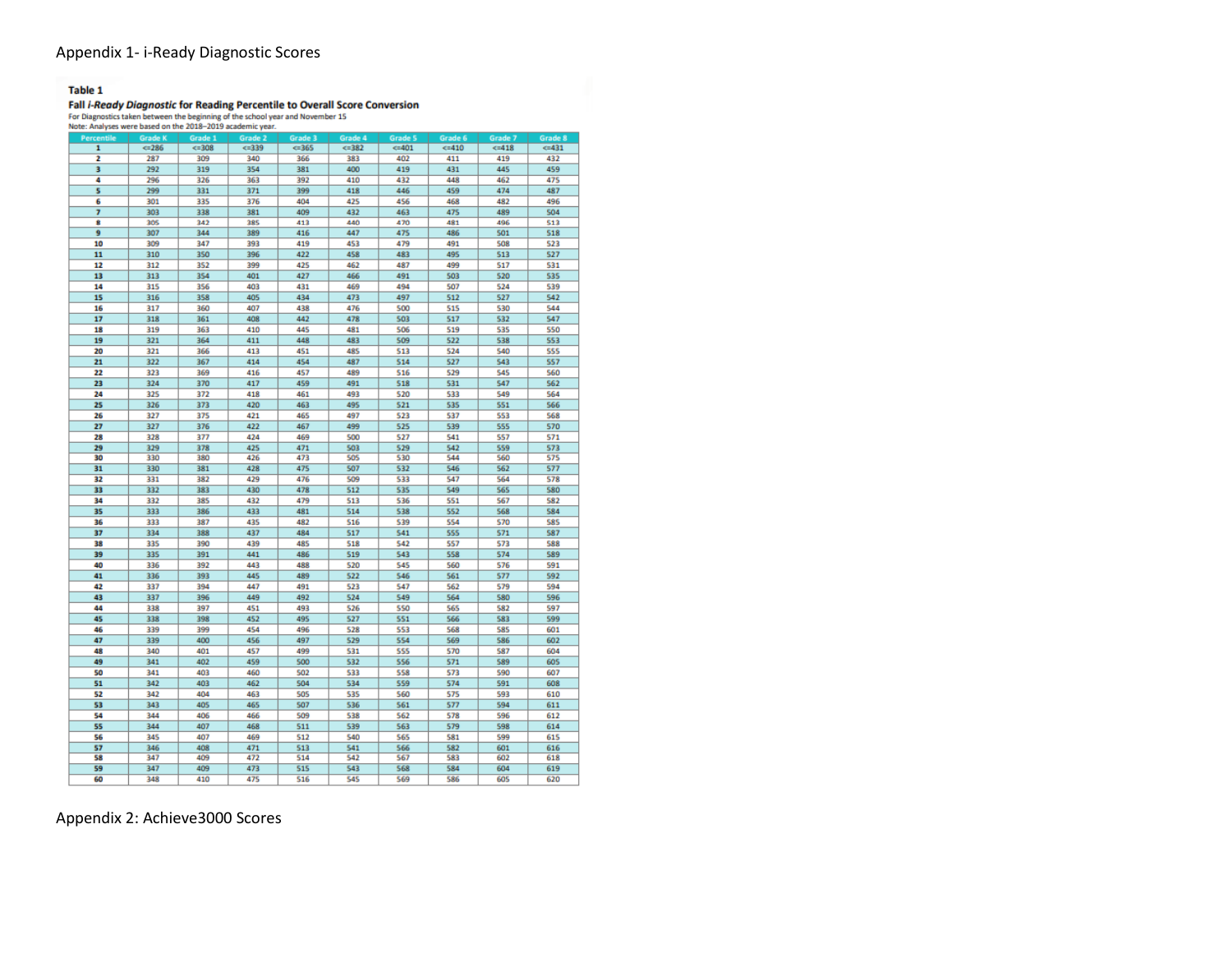

# 2017 Lexile National User Norms - English<br>Source: MetaMetrics, Inc.<sup>1</sup>

| <b>FALL-</b><br><b>Selected</b><br><b>Percentile</b> | Grade 1                                      | Grade 2      | Grade 3      | Grade 4      | Grade 5                             | Grade 6      | Grade 7      | Grade 8      | Grade 9                                                                                                                 | Grade 10     | <b>Grades</b><br><b>11 and 12</b> |
|------------------------------------------------------|----------------------------------------------|--------------|--------------|--------------|-------------------------------------|--------------|--------------|--------------|-------------------------------------------------------------------------------------------------------------------------|--------------|-----------------------------------|
| 10                                                   | BR410L to BR395L BR90L to BR80L 180L to 195L |              |              | 410L to 420L | 595L to 605L                        | 680L to 690L | 755L to 765L | 815L to 825L | 870L to 880L                                                                                                            | 920L to 930L | 960L to 970L                      |
| 25                                                   | BR200L to BR195L 100L to 105L                |              | 355L to 360L | 570L to 575L | 745L to 750L                        | 835L         | 910L         | 970L         | 1025L                                                                                                                   | 1075L        | 1115L to 1120L                    |
| 50                                                   | 10L                                          | <b>290L</b>  | 530L to 535L | 735L         | <b>900L</b>                         | 990L         | 1060L        | <b>1125L</b> | 1180L                                                                                                                   | 1230L        | 1270L to 1275L                    |
| 75                                                   | 220L to 225L                                 | 480L to 485L | 705L to 710L | 895L to 900L | 1050L to 1055L 1140L to 1145L 1215L |              |              | <b>1280L</b> | 1335L                                                                                                                   | 1385L        | 1425L to 1430L                    |
| 90                                                   | 430L to 445L                                 | 670L to 685L | 880L to 895L |              |                                     |              |              |              | 1055L to 1070L 1205L to 1215L 1295L to 1305L 1370L to 1380L 1430L to 1445L 1490L to 1500L 1540L to 1550L 1585L to 1595L |              |                                   |

| <b>WINTER-</b><br><b>Selected</b><br><b>Percentile</b> | Grade 1                       | Grade 2      | Grade 3      | Grade 4      | Grade 5                                            | Grade 6      | Grade 7      | Grade 8      | Grade 9.                            | Grade 10             | <b>Grades</b><br>11 and 12                                                                                              |
|--------------------------------------------------------|-------------------------------|--------------|--------------|--------------|----------------------------------------------------|--------------|--------------|--------------|-------------------------------------|----------------------|-------------------------------------------------------------------------------------------------------------------------|
| 10                                                     | BR325L to BR310L BR15L to OL  |              | 245L to 260L | 480L to 490L | 620L to 630L                                       | 700L to 710L | 770L to 780L | 830L to 840L | 885L to 895L                        | 930L to 940L         | 970L to 980L                                                                                                            |
| 25                                                     | BR120L to BR115L 170L to 175L |              | 415L to 420L | 635L to 640L | 770L to 775L                                       | <b>855L</b>  | 925L         | 985L to 990L | 1040L                               | 1085L to 1090L 1130L |                                                                                                                         |
| 50                                                     | 85L to 90L                    | 355L to 360L | 590L         | 790L to 795L | 925L                                               | 1010L        | 1080L        | 1140L        | 1195L                               | 1240L                | 1285L                                                                                                                   |
|                                                        | 290L to 295L                  | <b>545L</b>  | <b>760L</b>  | 950L         | 1075L to 1080L 1160L to 1165L 1230L to 1235L 1295L |              |              |              | 1345L to 1350L 1395L to 1400L 1440L |                      |                                                                                                                         |
| 90                                                     | 495L to 515L                  | 730L to 745L | 930L to 945L |              |                                                    |              |              |              |                                     |                      | 1105L to 1115L 1230L to 1240L 1315L to 1325L 1385L to 1395L 1450L to 1460L 1500L to 1515L 1550L to 1560L 1595L to 1605L |

| SPRING -<br><b>Selected</b><br>Percentile | Grade 1                     | Grade 2      | Grade 3      | Grade 4                                                                                                                 | Grade 5      | Grade 6                                            | Grade 7      | Grade 8      | Grade 9                                            | Grade 10             | <b>Grades</b><br>11 and 12 |
|-------------------------------------------|-----------------------------|--------------|--------------|-------------------------------------------------------------------------------------------------------------------------|--------------|----------------------------------------------------|--------------|--------------|----------------------------------------------------|----------------------|----------------------------|
| 10                                        | BR235L to BR220L 60L to 75L |              | 310L to 320L | <b>550L to 560L</b>                                                                                                     | 645L to 655L | 720L to 730L                                       | 790L to 800L | 845L to 855L | 895L to 905L                                       | 940L to 950L         | 985L to 995L               |
| 25                                        | <b>BR35L to BR30L</b>       | <b>245L</b>  | 480L         | <b>700L</b>                                                                                                             | 795L to 800L | 875L to 880L                                       | 940L to 945L |              | 1000L to 1005L 1050L to 1055L 1095L to 1100L 1140L |                      |                            |
| 50                                        | 165L to 170L                | 425L         | 645L         | <b>850L</b>                                                                                                             | <b>950L</b>  | <b>1030L</b>                                       | 1095L        | 1155L        | 1205L                                              | 1250L to 1255L 1295L |                            |
|                                           | 365L to 370L                | 605L to 610L | 810L to 815L | 1005L                                                                                                                   |              | 1100L to 1105L 1180L to 1185L 1250L to 1255L 1310L |              |              | 1360L to 1365L 1410L                               |                      | 1450L                      |
| 90                                        | 565L to 580L                | 790L to 800L | 980L to 990L | 1155L to 1165L 1255L to 1265L 1335L to 1345L 1405L to 1415L 1465L to 1475L 1515L to 1525L 1565L to 1575L 1605L to 1615L |              |                                                    |              |              |                                                    |                      |                            |

<sup>1</sup> MetaMetrics, Inc. (2017). The Lexile Framework® for Reading: 2017 Lexile National User Norms. Durham, NC: Author.

Rev 4/30/2019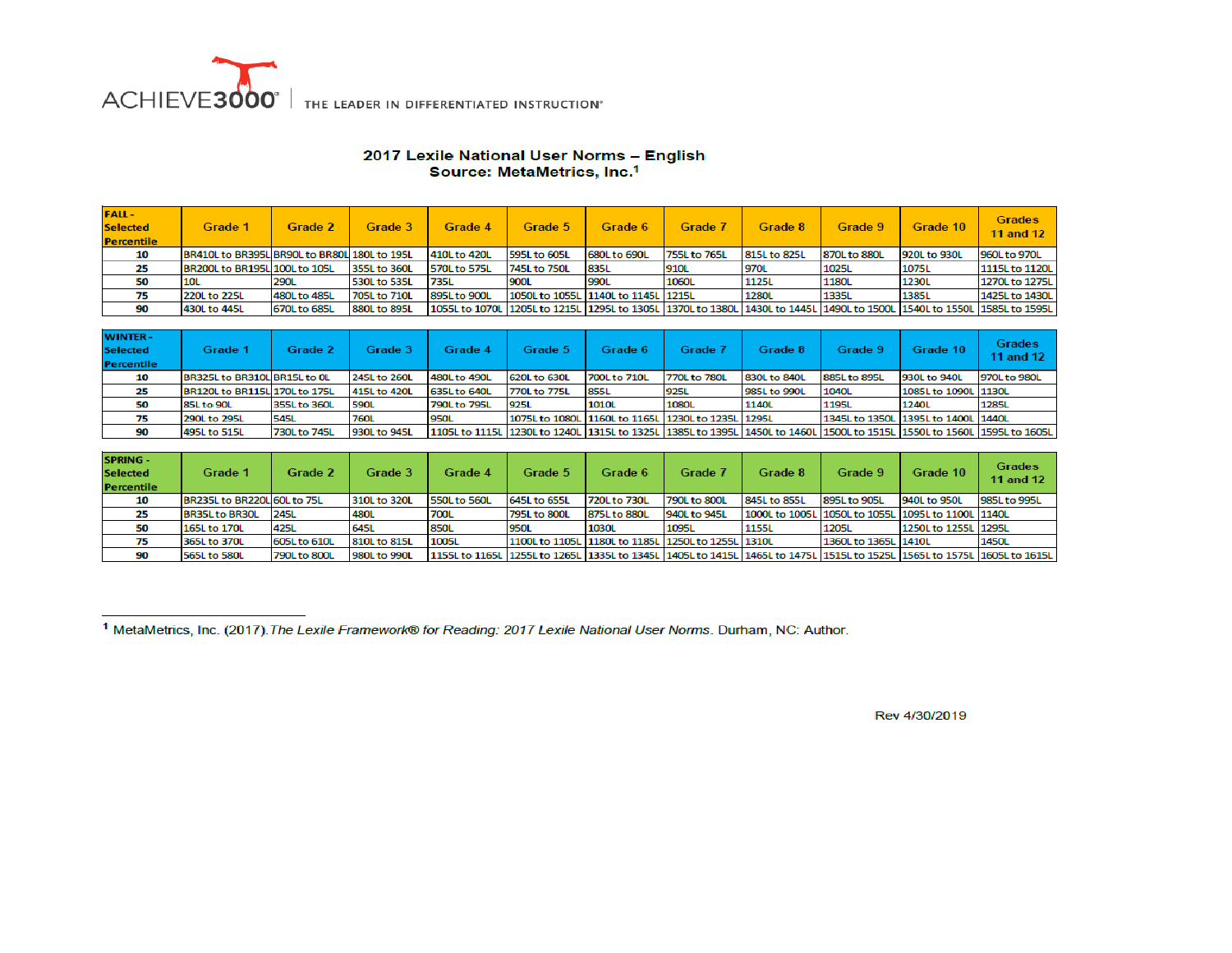|              |                                | Fall<br>(September)           |                          | Winter<br>(January)           |                       | Spring<br>(May)               |                          |
|--------------|--------------------------------|-------------------------------|--------------------------|-------------------------------|-----------------------|-------------------------------|--------------------------|
| <b>Grade</b> | <b>Percentile</b> <sup>b</sup> | <b>Scaled</b><br><b>Score</b> | Est ORF <sup>e</sup>     | <b>Scaled</b><br><b>Score</b> | Est. ORF <sup>e</sup> | <b>Scaled</b><br><b>Score</b> | Est. ORF <sup>c</sup>    |
|              | 10                             | 84                            | 24                       | 97                            | 29                    | 139                           | 37                       |
|              | 20                             | 100                           | 30                       | 147                           | 39                    | 199                           | 52                       |
|              | 25                             | 114                           | 33                       | 170                           | 44                    | 222                           | 57                       |
|              | 40                             | 182                           | 47                       | 230                           | 59                    | 279                           | 72                       |
| 2            | 50                             | 219                           | 56                       | 265                           | 68                    | 317                           | 83                       |
|              | 60                             | 255                           | 66                       | 301                           | 78                    | 352                           | 92                       |
|              | 75                             | 319                           | 83                       | 367                           | 97                    | 421                           | 111                      |
|              | 90                             | 413                           | 109                      | 463                           | 121                   | 519                           | 139                      |
|              | 10                             | 176                           | 48                       | 213                           | 54                    | 247                           | 59                       |
|              | 20                             | 236                           | 57                       | 269                           | 64                    | 306                           | 72                       |
|              | 25                             | 261                           | 63                       | 294                           | 70                    | 332                           | 78                       |
|              | 40                             | 323                           | 76                       | 360                           | 85                    | 392                           | 95                       |
| 3            | 50                             | 362                           | 85                       | 394                           | 95                    | 435                           | 105                      |
|              | 60                             | 397                           | 96                       | 439                           | 106                   | 472                           | 113                      |
|              | 75                             | 467                           | 112                      | 505                           | 121                   | 548                           | 132                      |
|              | 90                             | 567                           | 138                      | 615                           | 150                   | 669                           | 161                      |
|              | 10                             | 269                           | 62                       | 292                           | 67                    | 319                           | 73                       |
|              | 20                             | 332                           | 76                       | 360                           | 83                    | 380                           | 89                       |
|              | 25                             | 357                           | 82                       | 380                           | 89                    | 409                           | 95                       |
|              | 40                             | 424                           | 98                       | 455                           | 105                   | 479                           | 111                      |
| 4            | 50                             | 465                           | 107                      | 494                           | 114                   | 522                           | 120                      |
|              | 60                             | 505                           | 117                      | 541                           | 124                   | 574                           | 132                      |
|              | 75                             | 577                           | 133                      | 619                           | 141                   | 669                           | 148                      |
|              | 90                             | 703                           | 154                      | 780                           | 178                   | 855                           | 190                      |
|              | 10                             | 345                           | $\sim$                   | 369                           | $\sim$                | 392                           | ×.                       |
|              | 20                             | 421                           | $\sim$                   | 449                           | $\sim$                | 469                           | $\sim$                   |
|              | 25                             | 453                           | $\sim$                   | 472                           | $\blacksquare$        | 499                           | $\overline{\phantom{a}}$ |
|              | 40                             | 525                           | $\sim$                   | 555                           | $\blacksquare$        | 584                           | $\blacksquare$           |
| 5            | 50                             | 570                           | ×                        | 606                           | $\blacksquare$        | 640                           | $\overline{\phantom{a}}$ |
|              | 60                             | 622                           | -                        | 660                           | -                     | 703                           | -                        |
|              | 75                             | 722                           | ×                        | 790                           | $\sim$                | 851                           | $\sim$                   |
|              | 90                             | 908                           | $\overline{\phantom{a}}$ | 964                           | $\sim$                | 1051                          | $\sim$                   |
|              | 10                             | 424                           | $\sim$                   | 446                           | $\sim$                | 465                           | $\sim$                   |
|              | 20                             | 505                           | $\sim$                   | 528                           | $\sim$                | 555                           | $\sim$                   |
|              | 25                             | 537                           | $\sim$                   | 561                           | $\equiv$              | 590                           | $\equiv$                 |
|              | 40                             | 626                           | $\sim$                   | 660                           | $\blacksquare$        | 698                           | $\sim$                   |
| 6            | 50                             | 684                           | ×                        | 731                           | $\blacksquare$        | 795                           | $\overline{\phantom{a}}$ |
|              | 60                             | 780                           | -                        | 836                           | -                     | 887                           | -                        |
|              | 75                             | 908                           | $\sim$                   | 952                           | $\sim$                | 1015                          | $\sim$                   |
|              | 90                             | 1116                          | ۰                        | 1191                          | ÷                     | 1244                          | $\blacksquare$           |
|              | 10                             | 472                           | $\sim$                   | 492                           | $\sim$                | 508                           | $\blacksquare$           |
|              | 20                             | 561                           | $\sim$                   | 584                           | $\equiv$              | 609                           | $\sim$                   |
|              | 25                             | 601                           | $\sim$                   | 626                           | $\blacksquare$        | 651                           | $\equiv$                 |
|              | 40                             | 713                           | $\sim$                   | 762                           | $\sim$                | 806                           | $\sim$                   |
| 7            | 50                             | 811                           | $\sim$                   | 855                           | $\equiv$              | 895                           | $\sim$                   |
|              | 60                             | 899                           | ٠                        | 925                           | -                     | 968                           | -                        |
|              | 75                             | 1051                          | ×                        | 1124                          | $\sim$                | 1181                          | $\sim$                   |
|              | 90                             | 1279                          | $\sim$                   | 1309                          | $\sim$                | 1322                          | $\sim$                   |

Renaissance Star Reading: Enterprise Benchmarks and Cut Scores

(continued on next page)

@Copyright 2020 Renaissance Learning, Inc. All rights reserved. ((800) 338-4204 | www.renaissance.com

Page 2 of 3<br>R43214.200423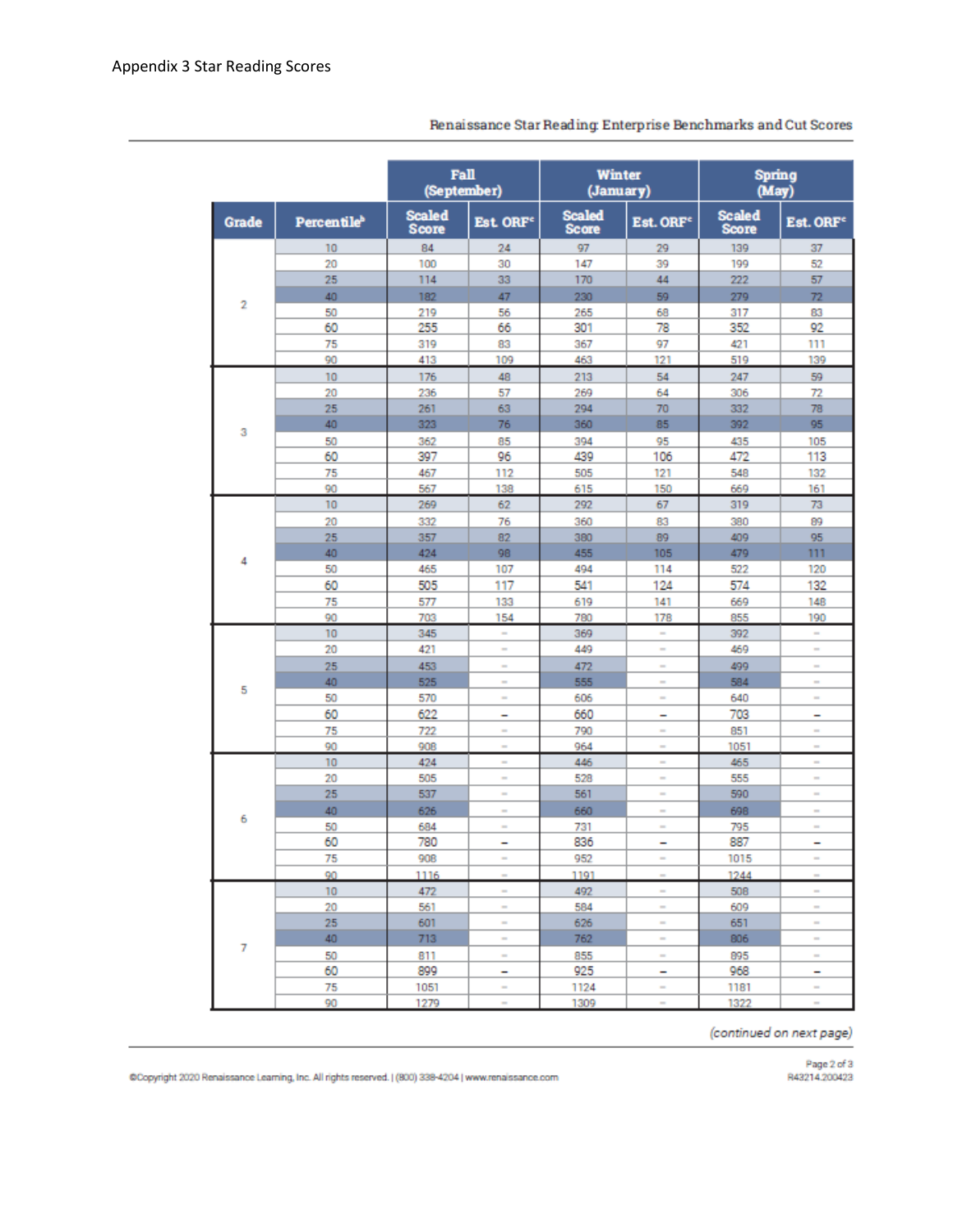- Foorman, B., Beyler, N., Borradaile, K., Coyne, M., Denton, C. A., Dimino, J., Furgeson, J., Hayes, L., Henke, J., Justice, L., Keating, B., Lewis, W., Sattar, S., Streke, A., Wagner, R., & Wissel, S. (2016). *Foundational skills to support reading for understanding in kindergarten through 3rd grade*  (NCEE 2016-4008). Washington, DC: National Center for Education Evaluation and Regional Assistance (NCEE), Institute of Education Sciences, U.S. Department of Education. Retrieved from the NCEE website[: http://whatworks.ed.gov.](http://whatworks.ed.gov/)
- Hattie, J. (2016). *Visible learning for literacy: Implementing the practices that work.* Thousand Oaks, CA: Corwin Literacy.
- Moats, L. (2012). Expert perspectives on interventions for reading: A collection of best-practices from the International Dyslexia Association. Baltimore, MD: International Dyslexia Association.
- Shanahan, T., Callison, K., Carriere, C., Duke, N. K., Pearson, P. D., Schatschneider, C., & Torgesen, J. (2010). *Improving reading comprehension in kindergarten through 3rd grade: A practice guide*  (NCEE 2010-4038). Washington, DC: National Center for Education Evaluation and Regional Assistance, Institute of Education Sciences, U.S. Department of Education. Retrieved from whatworks.ed.gov/publications/practiceguides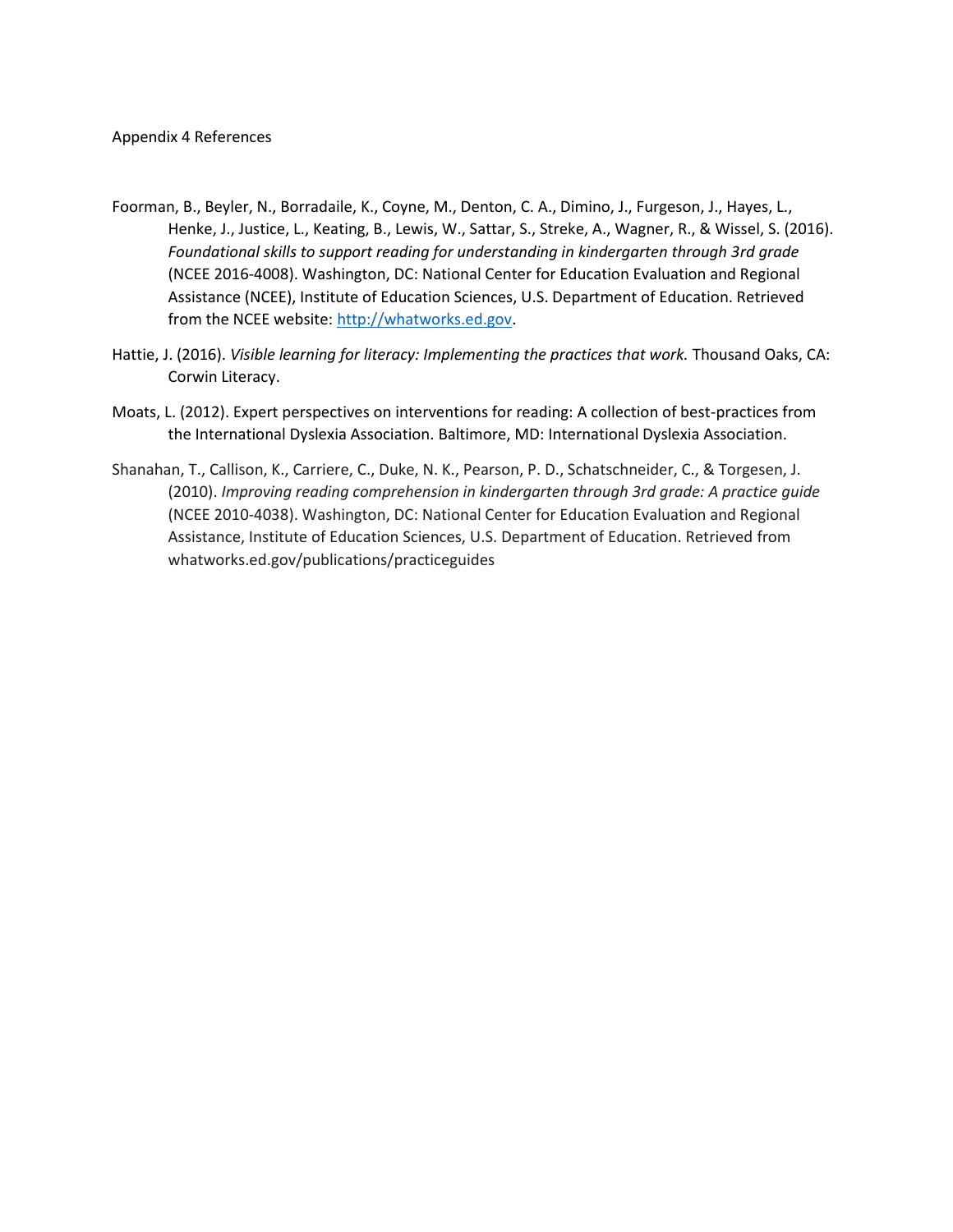# **2020-2021 300 Lowest-Performing Elementary School Additional Hour of Reading Instruction Implementation Plan**

Please complete the following questions to be included as an addendum to the 2020-2021 K-12 District Comprehensive Reading Plan for all schools in your district who are on the list of 300 Lowest Performing Elementary Schools. A district may submit one set of answers for multiple schools in the district if every school is using the same implementation plan.

## **Section 1: Contact Information**

- **1. District name:** Duval County
- **2. Contact name for schools covered on this plan:** Brandie Berry
- **3. Contact phone number:** 904-348-7857
- **4. Contact email:** berryb@duvalschools.rog
- **5. Schools covered by this plan:** All DCPS L300

# **Section 2: Length of School Day**

F.A.C. Rule 6A-6.053 requires 90 minutes of reading instruction in grades K-5, and section 1011.62(9) F.S. requires an additional hour of reading instruction, which may be covered within the school day, for a minimum total of 150 minutes. Please answer the following questions regarding the length of the school day and the number of instructional minutes provided.

- **1. School start time:** 8:30
- **2. School dismal time:** 3:00
- **3. Total number of instructional minutes per day:** 380
- **4. Minutes per day of reading instruction (must be at least 150):** 150

## **Section 3. Instructional Design**

**1. Students enrolled in these schools who earned a level 4 or level 5 on the statewide standardized English Language Arts assessment for the previous school year may participate in the extra hour of instruction. Describe the process your district/school uses to serve these students.**

All students participate in the additional hour of reading instruction because it is embedded during the school day. For students who earned a level 4 or 5 on the statewide standardized English Language Arts assessment, enrichment activities are provided through novel studies, project-based learning, and blended learning platforms Achieve and i-Ready. Small group instruction for these students is determined through data collection and analysis in order to meet their individual need.

## **2. The additional hour per day of intensive reading instruction must be provided by teachers and reading specialists who have demonstrated effectiveness in teaching reading. Describe the process your district/school uses to ensure this occurs.**

In schools classified in the Lowest 300, Academic Services and Human Resources collaborate to ensure the teachers planning and delivering reading instruction have demonstrated effectiveness in teaching reading. VAM and district growth scores are used to determine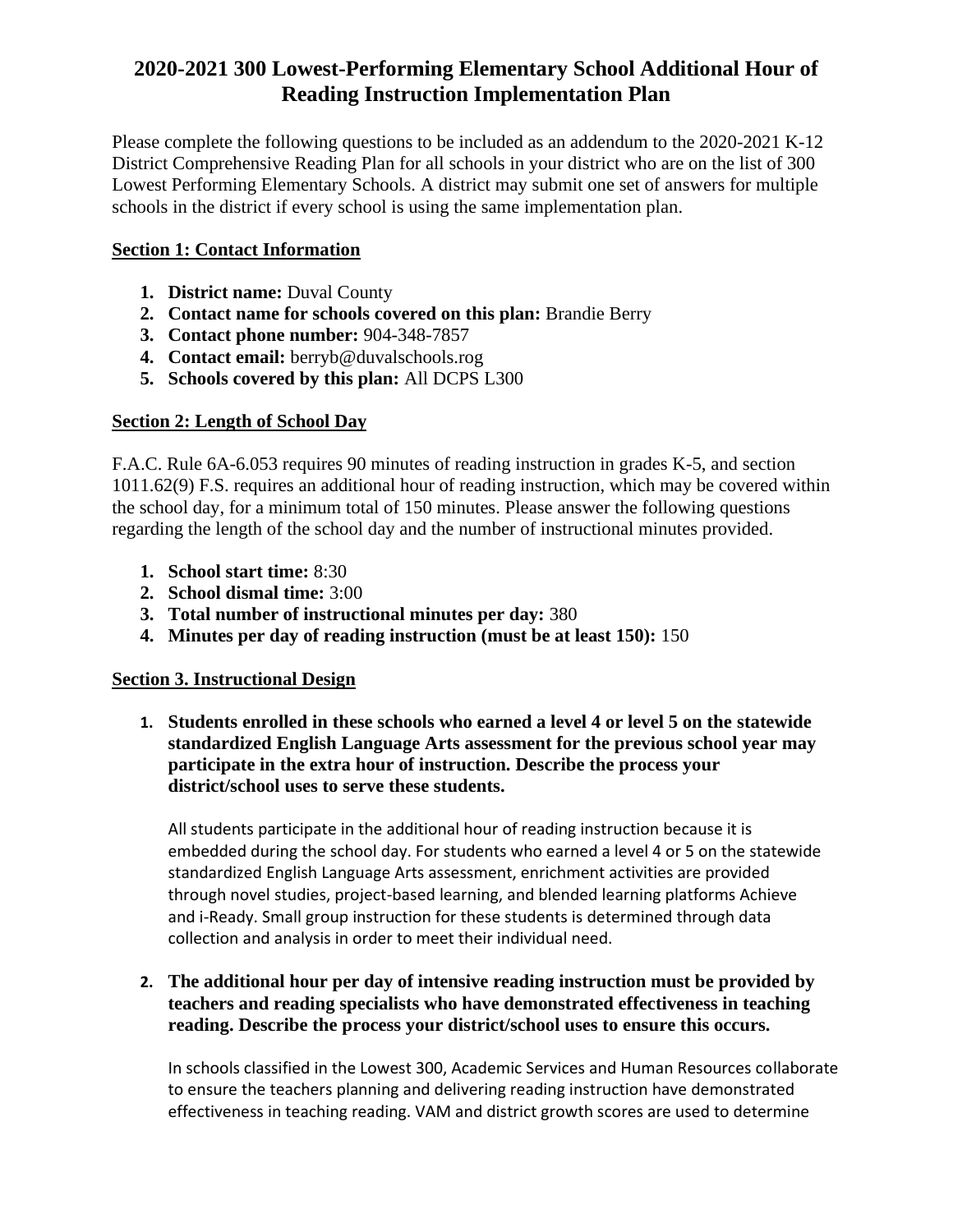effective and highly effective teachers in this area. Our internal data system compares each teacher's VAM/growth, progress monitoring assessments, grade distribution, and attendance data with other teachers in their subject area at the district, region, school, and grade level. The system also compares how the teacher's students at each level (1,2,3,4,5) performed based on the same criteria mention above.

**3. The intensive reading instruction delivered in this additional hour shall include evidence-based reading instruction that has been proven to accelerate progress of students exhibiting a reading deficiency. Describe the intensive reading instruction your district/school uses during the additional hour and how it has been proven to accelerate progress of students exhibiting a reading deficiency.**

The additional hour is embedded during the school day for all students in the Lowest 300 in grades K-5. The district uses small group instruction combined with push-in and pull-out methods of remedial activities for students. Each student's data (state, district, and progress monitoring) is analyzed to determine the most effective method of delivering the remediation to meet each student's need.

While each of these resources was available at some schools across the district in 2018-19, access to materials and training was inconsistent and prevented high levels of fidelity in implementation. We took a much more strategic and comprehensive approach to intervention in the 2019-20 school year. All Title 1 schools used SRA Corrective Reading as a Tier II or III intervention in grades 3-5 for all students exhibiting a reading deficiency. This is a much broader use than the small group of schools that had access to Corrective Reading in 2018-19. Teachers and principals will continue to receive training and ongoing coaching and support from Corrective Reading coaches. These schools will have i-Ready, Achieve 3000, and LLI available for Tier II and III interventions as well. Students in non-Title I schools will primarily use LLI for Tier III intervention, with training provided for this resource as well. We experienced an increase in fidelity with these programs in 2019-20 that we had anticipated would translate to increased achievement for students. Due to Covid-19, Spring data was not available to confirm our expectations.

## **4. The intensive reading instruction delivered in this additional hour shall include differentiated instruction based on screening, diagnostic, progress monitoring, or student assessment data to meet students' specific reading needs. Describe the process your district uses to ensure this occurs.**

Students are assessed using multiple diagnostic assessments including Achieve3000 and i-Ready. Based on their initial diagnostic data, a student could be placed on the i-Ready blended learning platform, in LLI, or SRA Corrective Reading. Both LLI and Corrective Reading have their own diagnostic assessment that identifies where to begin instruction. The intervention is determined by each student's score on a particular diagnostic. Once the area of remediation is diagnosed, a prescriptive plan that includes progress monitoring is developed to assist each student in meeting his or her full potential and mastering grade level work.